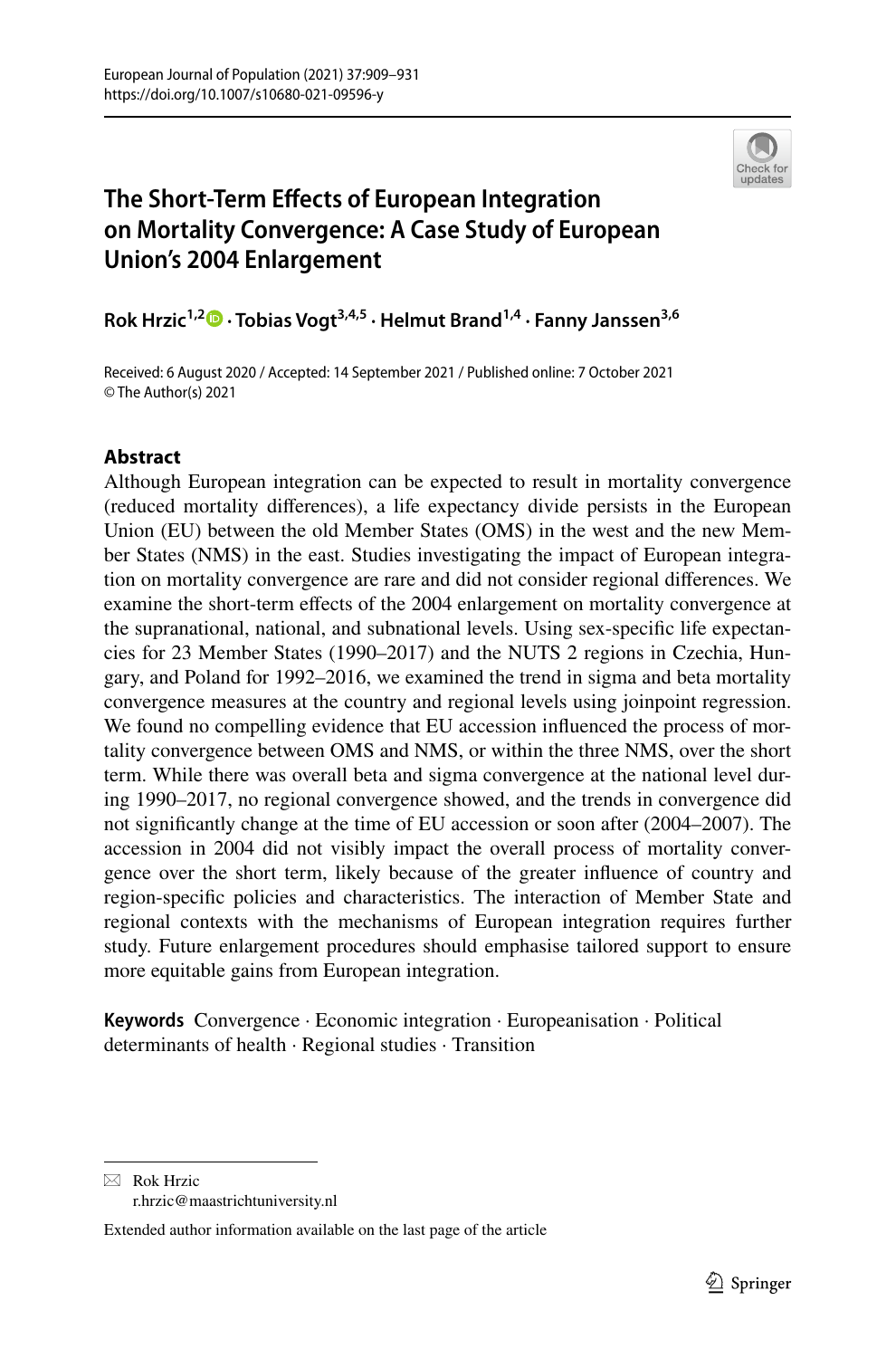## **1 Introduction**

There is a historical east–west European gap in life expectancy, with life expectancy in the eastern part of the continent—i.e. in the countries that were formerly behind the Iron Curtain—lagging behind life expectancy in the west for the past half century (Bobak & Marmot, [1996;](#page-19-0) Leon, [2011](#page-20-0); Meslé & Vallin, [2002](#page-21-0)). At the time of the frst eastward enlargement of the European Union (EU) in 2004, the average gap between the new Member States in the east and the old Member States in the west was seven years for men and four years for women (Eurostat, [2020a](#page-19-1)). The 2004 enlargement made the east–west life expectancy gap a central feature of geographic disparities in health in the EU, and became a source of concern for EU policy-makers.

One of the aims of the European integration process is to bring about economic and social convergence between the accession countries and the established member states (European Commission, [2020](#page-19-2)), including convergence (reduced differences over time) in health and mortality. Therefore, it is important to understand the efects of European integration on mortality convergence not just from an academic perspective, but also from a societal perspective. Moreover, given that a further eastward expansion of the EU is planned, examining this issue can contribute to the ongoing discussion on revising the accession procedures (European Commission, [2020](#page-19-2)). In particular, our paper sheds light on whether the current accession procedure is a strong determinant of rapid mortality convergence, thus clarifying what current EU candidate countries in the Western Balkans may reasonably expect from accession in terms of mortality outcomes over the short term, and indicates how they can best seize the opportunities of European integration to improve population health.

The conditions under which mortality convergence—i.e. the mortality or life expectancy trajectories of populations becoming increasingly similar over time might occur have been previously theorised by Vallin and Meslé (Meslé & Vallin, [2017;](#page-21-1) Vallin & Meslé, [2004](#page-22-0), [2005](#page-22-1)). In brief, they argued that mortality divergence is a consequence of countries adopting medical technologies, public health policies, and health behaviours at diferent speeds. Their theory splits countries into the vanguard group, which consists of the countries that developed and implemented mortality-reducing innovations frst; and the laggard group, which consists of the countries that are catching up to the vanguard at varying speeds, depending on the general rate of difusion of the innovations and the laggards' ability to absorb the innovations. They emphasised that the process of divergence and convergence follows complex divergence–convergence cycles, several of which may occur simultaneously (see next section for additional detail).

We believe European integration could infuence mortality convergence over the short term because political and economic integration had previously contributed to rapid mortality convergence. The key example of this is post-reunifcation Germany. During the 1980s, life expectancy in East Germany lagged behind West Germany by 6 years in men and 4 years in women, and this gap was closed for women and reduced to 1 year within a decade of reunifcation (Grigoriev &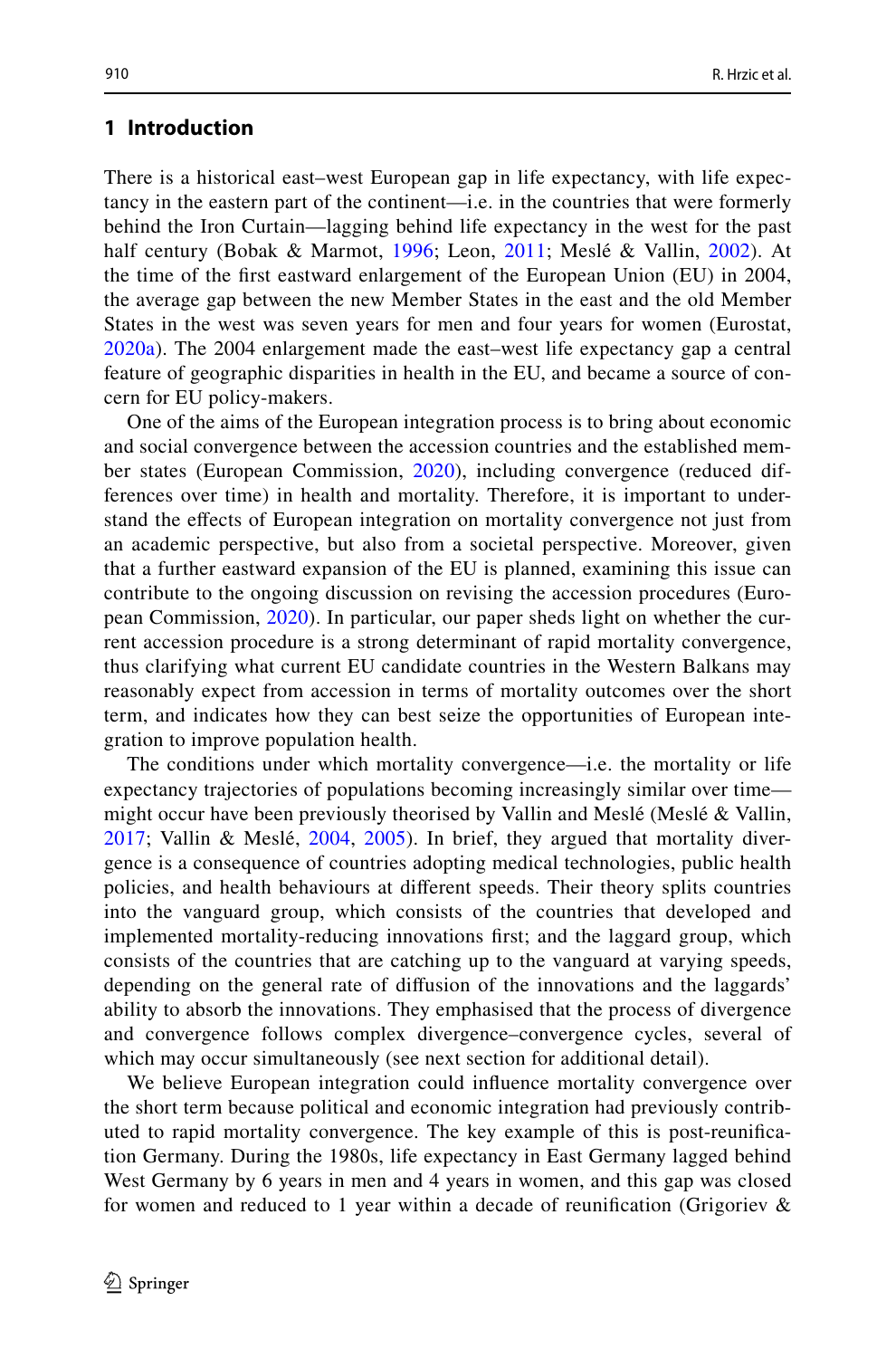Pechholdova, [2017\)](#page-20-1). To what extent the mortality convergence observed there is due to the reunifcation policies compared to other changes is a subject of ongoing research. However, previous work shows that the reunifcation likely sped up existing trends towards mortality convergence (Grigoriev & Pechholdova, [2017](#page-20-1)) and that reunifcation-associated policies like increased social welfare spending and hospital infrastructure investments in former East Germany likely played a significant role (Vogt, [2013;](#page-22-2) Vogt & Kluge, [2015;](#page-22-3) Vogt & Vaupel, [2015](#page-22-4)).

We also believe European integration may contribute to rapid mortality convergence due to the mechanisms of EU accession. Here we highlight two possible pathways between accession and mortality convergence. The frst acts through economic integration and access to EU funding (e.g. cohesion fund), which speeds up economic development (Bachtler, [2013\)](#page-19-3) and the capacity to absorb new innovations in the new Member States, and thus improves their mortality conditions (Mackenbach & Looman, [2013;](#page-20-2) Preston, [1975](#page-21-2)). The second acts through improved governance, which generally entails stabilising institutions; integrating the body of EU law into national legislation [also known as the "hard" *acquis communautaire* (Gialdino, [1995](#page-20-3))]; and adopting best practices through benchmarking, access to EU expertise, and the open method of coordination [part of the "soft" *acquis* (cf., Trubek & Trubek, [2005](#page-21-3))]. Stable and similar institutions and legal environments tend to increase the rate of difusion of innovations between the new and the old Member States. This can lead to convergence in social and health policies and in the quality of health care, which, in turn, should improve mortality conditions in new Member States (Albreht, [2014](#page-18-0); Ostojic et al., [2012](#page-21-4)).

Studies have shown that European integration infuenced economic convergence, but with important diferences between countries and regions. For example, studies that examined the efects of the 2004 enlargement generally found that convergence in per capita gross domestic product between the new and the old Member States was underway since the enlargement was announced in the mid-1990s, but that the convergence was slowed in the aftermath of the Great Recession (Dobrinsky & Havlik, [2014\)](#page-19-4). The literature also documents considerable diferences in economic growth between the new Member States as well as between regions within Member States, causing some regions to persistently lag behind (Cutrini, [2019;](#page-19-5) Dobrinsky & Havlik, [2014;](#page-19-4) Iammarino et al., [2019\)](#page-20-4).

While there is a rich literature on mortality convergence in Europe (see next section for a brief summary), studies that explicitly investigated the impact of European integration on mortality convergence are rare. Mackenbach ([2013\)](#page-20-5) touched on the issue in the context of the enlargements of the 1980s and 1990s, and found no signs of convergence between the six founding members and the accession countries following their entry into the EU. Santos and colleagues [\(2020](#page-21-5)) aimed to study the immediate impact of enlargements on the average EU health status, and found that the 2004, 2007, and 2013 enlargements resulted in a signifcant worsening of the EU's average standardised mortality rate, life expectancy, and healthy life expectancy.

However, these studies have two important limitations. First, they did not probe the potential heterogeneity of the efects of European integration—as observed for economic convergence—and its impact on the overall process of mortality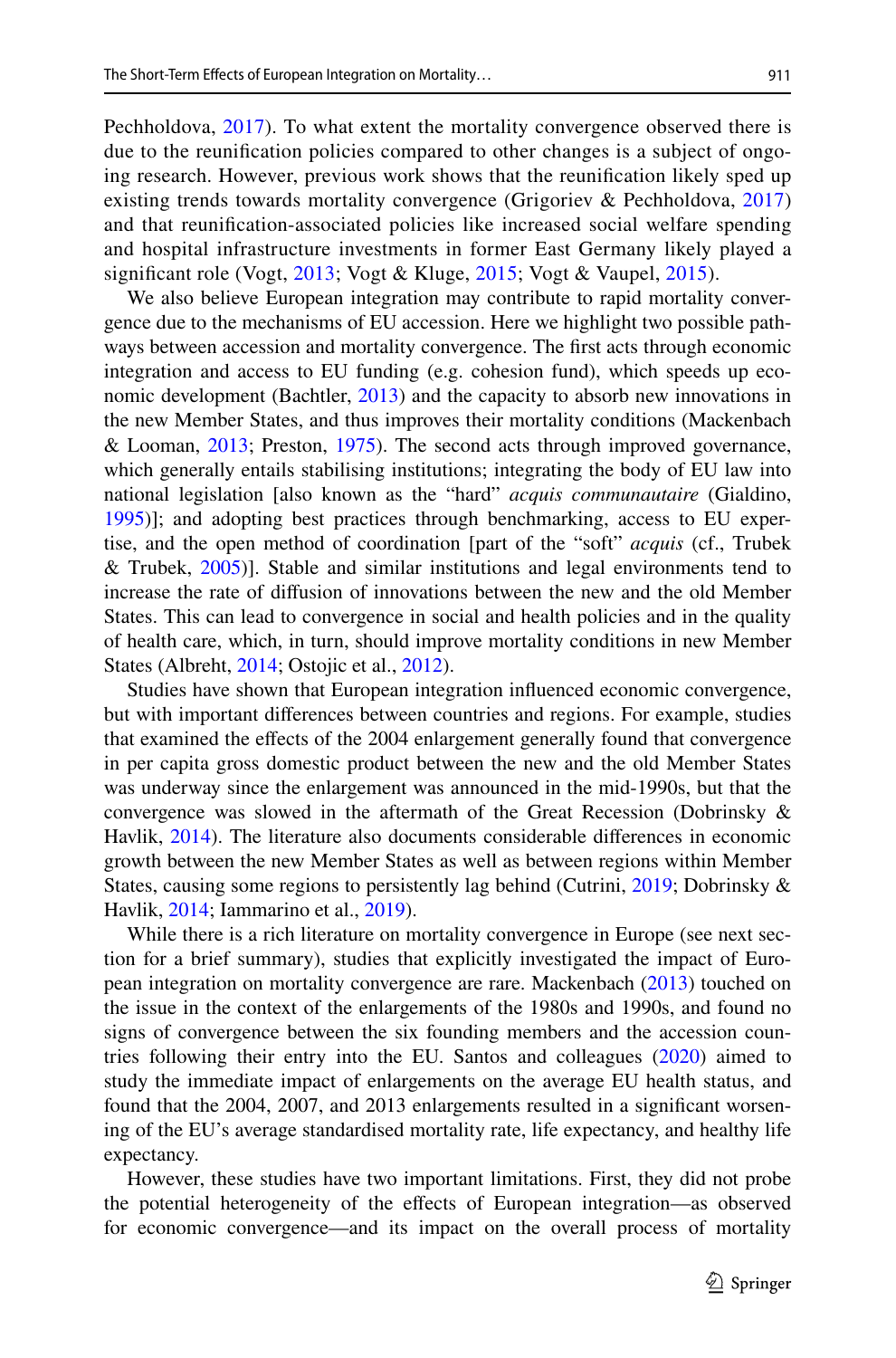convergence. Second, they either did not include the eastern enlargements in their analysis, or they addressed several EU enlargements at once, even though each enlargement process involved a unique set of accession procedures and countries (cf., Bachtler, [2013](#page-19-3); Hille & Knill, [2006\)](#page-20-6).

We seek to address this gap by analysing the short-term effects of European integration and EU membership in particular on mortality convergence at three geographic levels: the supranational, national, and subnational levels.

We consider the 2004 enlargement a particularly interesting context for studying the efects of European integration on life expectancy convergence for the following reasons: (1) as the enlargement was the largest ever in terms of population size and number of accession countries, it provides a sizeable sample to observe; (2) because the gap in life expectancy between the new and the old Member States was substantial, there was ample scope for convergence;  $(3)$  sufficient time has passed to allow a balanced time series of regional-level data from before and after accession to emerge; and (4) the enlargement was the frst to use the accession procedure reformed by the introduction of the Copenhagen and Madrid criteria in 1993 and 1995 (Vasileiou, [2007](#page-22-5)), which still apply.

# **2 The Origin and Development of the Present East–West Life Expectancy Gap in Europe**

The divergence-convergence cycle that resulted in the present east–west life expectancy gap in Europe emerged in the late 1960s and the early 1970s (Bobak & Marmot, [1996;](#page-19-0) Leon, [2011](#page-20-0)). While mortality due to cardiovascular disease and external causes (alcohol-related deaths and accidents) remained stagnant in central Europe and rose in eastern Europe, other European countries experienced substantial decreases (Meslé & Vallin, [2002](#page-21-0)). The most likely drivers of this divergence were the cardiovascular revolution and the successful prevention of other "man-made" diseases in Western European countries (Meslé & Vallin, [2002\)](#page-21-0).

The term cardiovascular revolution encompasses healthcare interventions that reduced mortality after the onset of cardiovascular disease, including advances in pharmacology, cardiovascular surgery, and improved emergency services, as well as the declining prevalence of harmful health-related behaviours (poor diet, physical inactivity, tobacco and alcohol consumption) that reduced the incidence of cardiovascular disease (Grigoriev et al., [2014](#page-20-7); Vallin & Meslé, [2004\)](#page-22-0). These changes signifcantly reduced cardiovascular mortality in the west, but their adoption and resulting mortality beneft were delayed in countries of central and eastern Europe. The likely causes of the delay were the relative isolation from the west, economic difculties, and the overly centralised care provision, all of which made the difusion of the innovations in medical technology and health policies more difficult (Meslé  $\&$ Vallin, [2002](#page-21-0), [2017](#page-21-1)).

Another contributor to the present east–west gap was the mortality crisis in post-Soviet Russia and the Baltic states, which entailed a sharp drop in life expectancy in the 1990s, followed by a rapid recovery for the Baltics (Jasilionis et al., [2011](#page-20-8)). The causes of the mortality crisis were traced to abandoning of Gorbachev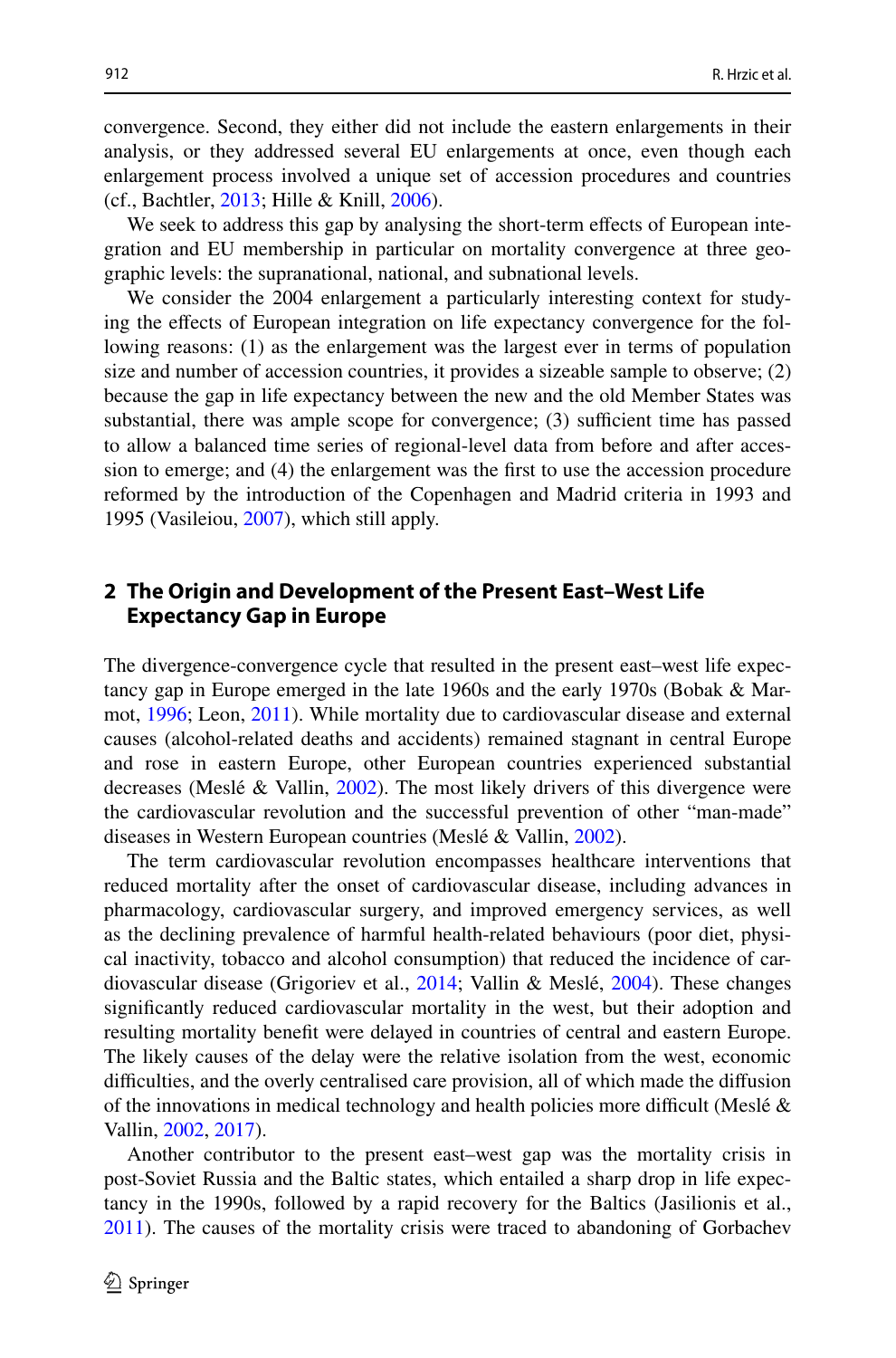era anti-alcohol policies combined with the socio-economic shock of the rapid economic transition, which resulted in a rapid increase in deaths due to suicide, injury, and alcohol-related deaths (Grigoriev et al., [2010\)](#page-20-9).

A rich literature, including a recent special issue of the European Journal of Population (Meslé & Vallin,  $2017$ ), describes the country-specific patterns and drivers of the mortality convergence as part of the divergence-convergence cycle in post-2004 EU Member States. This includes studies that examined Czechia and Poland (Fihel & Pechholdová, [2017;](#page-19-6) Nolte, [2000;](#page-21-6) Nolte et al., [2000](#page-21-7), [2002;](#page-21-8) Rychtarikova, [2004](#page-21-9)), where rapid mortality improvements began in the early 1990s, and the Baltic states (Grigoriev et al., [2010;](#page-20-9) Jasilionis et al., [2011;](#page-20-8) Lai & Habicht, [2011;](#page-20-10) Stumbrys et al., [2020\)](#page-21-10), where Estonia emerged as the leader in life expectancy gains in the 2000s. The authors show that a combination of several factors drives divergence and convergence in mortality, including accessibility and quality of healthcare, health system reforms, social welfare and health policies—particularly alcohol policy and changes in health-related behaviours.

Studies have also examined mortality trends in geographic Europe more generally (Gerry et al., [2018;](#page-20-11) Timonin et al., [2016\)](#page-21-11), and mortality convergence at the regional level in the enlarged EU (Jaworska, [2014;](#page-20-12) Maynou et al., [2015\)](#page-20-13). These studies highlight the heterogeneity in life expectancy trends between countries and regions, and show that they tend to coalesce into distinct groups, also called convergence clubs.

This body of literature provides incisive insights into the country-specifc drivers of mortality convergence. However, while past international developments, for example, the dissolution of the Soviet Union, have been featured in the literature as impetus for domestic policy change, current supranational developments in Europe, most notably the enlargement of the European Union, have been less often studied as potential drivers of convergence.

# **3 Methods**

#### **3.1 Study Design**

To study the short-term efects of the 2004 EU enlargement on mortality convergence at the supranational, national, and subnational levels, we analysed short-term shocks to convergence in period life expectancy at birth (henceforth LE) in the enlarged EU during 2004–2007, separately for men and women. We have chosen this time window instead of a longer one to be able to distinguish between the efects of EU membership, and the efects of two other supranational events that may have impacted life expectancy convergence, i.e. the Great Recession (2007–2009), the European sovereign debt crisis (2009–2014), and their associated policy responses (Stuckler et al., [2017](#page-21-12)).

We situate the 2004–2007 time window within the wider study period 1990–2017, thereby distinguishing: (1) the pre-accession period (1990–2003), when social and economic reforms in the future NMS were undertaken and the association agreements ("Europe Agreements") that liberalised trade and investment between future NMS and OMS took efect (Vasileiou, [2007](#page-22-5)); and (2) the EU membership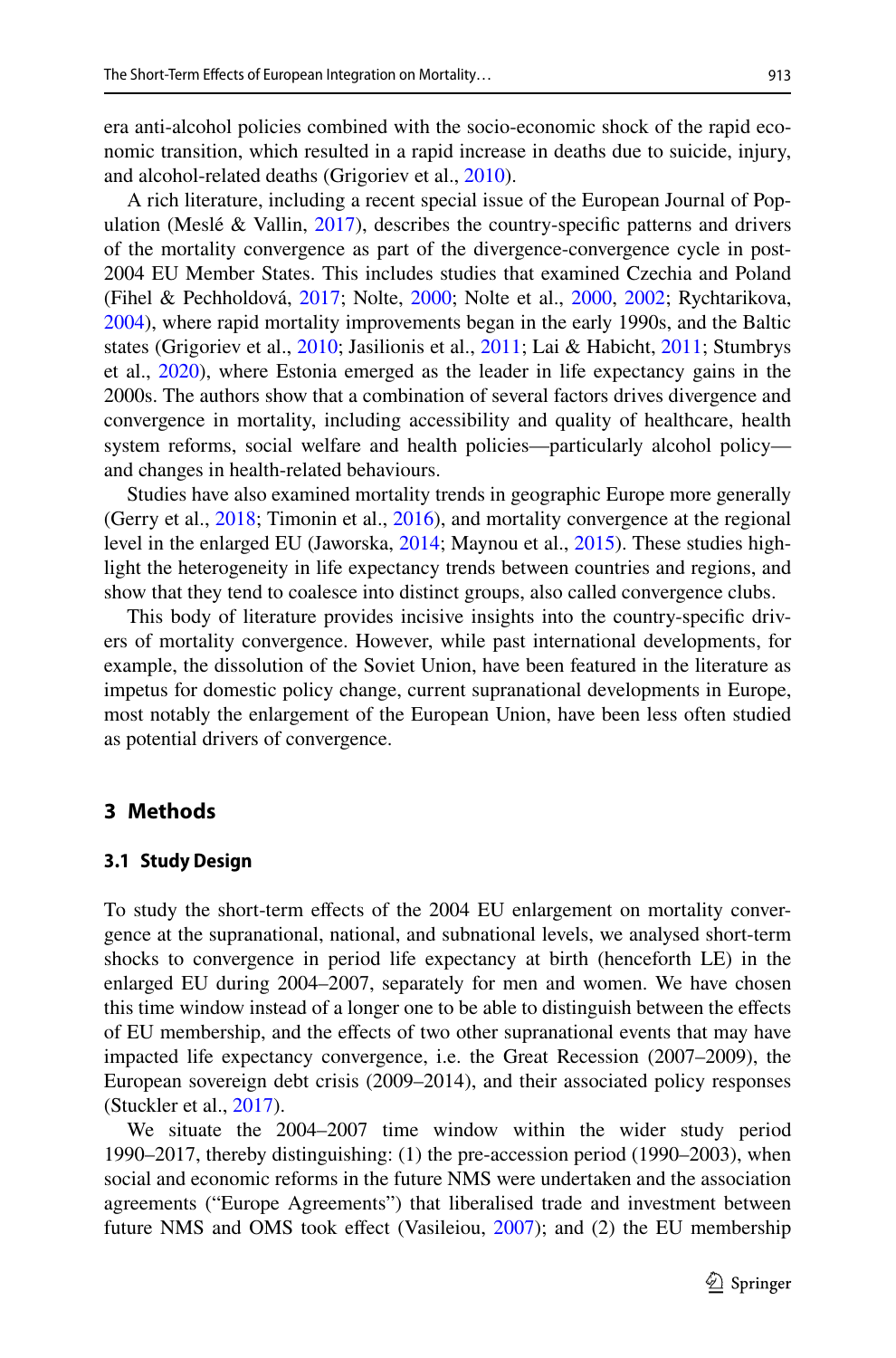period (2004–2017), when the direct benefts of the full membership in the single market and the EU governance system may be observable.

We focus on the 23 continental post-2004 EU Member States, excluding Malta and Cyprus, and divide them into the new Member States group (NMS: Czechia, Estonia, Hungary, Latvia, Lithuania, Poland, Slovenia, and Slovakia) and the old Member States group (OMS: Austria, Belgium, Denmark, France, Germany, Greece, Finland, Ireland, Italy, Luxembourg, the Netherlands, Portugal, Spain, Sweden, and the United Kingdom).

Our study design involves examining the convergence between the new Member States group and old the Member States group (supranational level), mortality convergence within each of the country groups (national level), as well as regional mortality convergence within Member States (subnational level). For the regionallevel analysis, we focused on NUTS 2 regions, which correspond to existing administrative units or to ad hoc geographical, socio-economic, historical, cultural or environmental aggregations with population sizes that are generally between 800,000 and three million. Moreover, NUTS 2 regions are the basic regions for the application of regional policies, including the EU's cohesion policy (European Commission, [2019\)](#page-19-7). We limited the regional-level analysis to Czechia, Hungary, and Poland during 1992–2016 due to poor regional data availability for the other new Member States prior to EU accession, as well as gaps in regional data in the most relevant old Member States, especially Germany. The data made publicly available by the national or state statistics offices did not fully address the missing data, or we had concerns about the comparability of these data. See Supplementary Table 1 for an overview of regional data availability.

#### **3.2 Data**

We extracted sex-specifc LE and population counts for the 23 Member States for the period 1990–2017 from the Human Mortality Database ([2021\)](#page-20-14). We also extracted sex-specifc LE for NUTS 2 regions in Czechia, Hungary, and Poland for the period 1992–2016 from Eurostat (Eurostat [2020a\)](#page-19-1).

The Czech regional data, comprising 8 NUTS 2 regions, were complete for 1992–2016 at time of extraction. The Hungarian and Polish regional LE data had signifcant gaps owing to changes in the NUTS classifcation. We therefore used data for these countries that conformed to the older NUTS 2013 classifcation, which included 7 NUTS 2 regions for Hungary and 16 NUTS 2 regions for Poland, and which were still available from Eurostat in late 2019. We also used linear interpolation to fll in single missing years of data for regions in Poland (year 2001 for all regions), where the LE for the missing year for each region was estimated as the average of the LE in the preceding and following years.

#### **3.3 Measures of Mortality Convergence**

We assessed mortality convergence from two perspectives. The first perspective is unconditional beta convergence in LE. We use the standard defnition of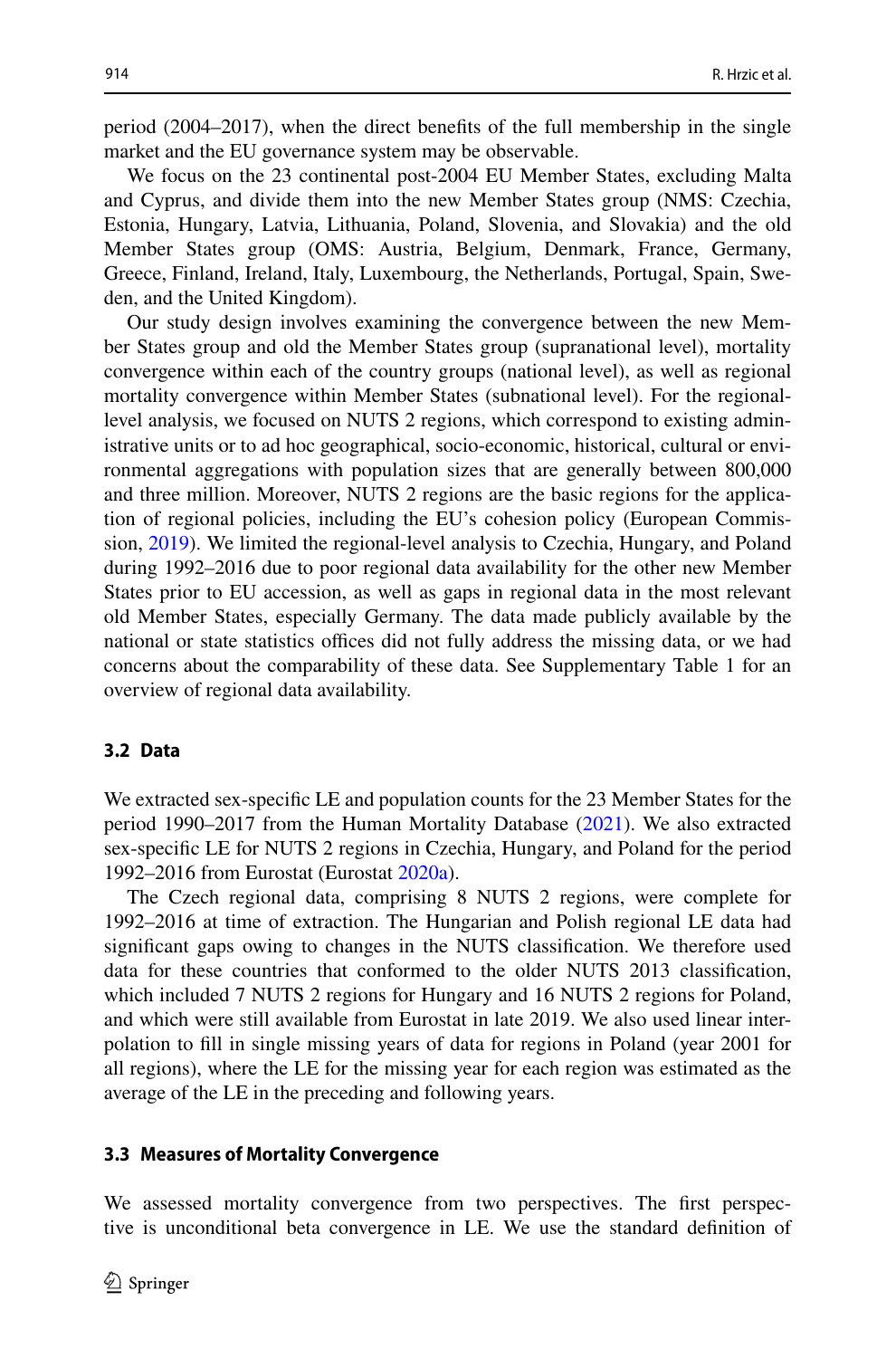unconditional beta convergence (Sala-i-Martin, [1996\)](#page-21-13), which has been used in previous analyses of mortality convergence (Gächter & Theurl, [2011;](#page-19-8) Janssen et al., [2016;](#page-20-15) Timonin et al., [2017](#page-21-14)), where unconditional beta convergence stands for an inverse association between starting LE and the change in LE during a defned period.

As beta convergence is a necessary but insufficient condition of convergence, we complement it with the second perspective, sigma convergence. We operationalised sigma convergence as a reduction in dispersion in LE over time (Sala-i-Martin, [1996](#page-21-13)). Since dispersion measures difer in their mathematical properties and ability to summarise a distribution (Cowell, [2011\)](#page-19-9), it is advantageous to report several to provide a comprehensive picture of convergence. We measured LE dispersion using both the variance and the Theil index (Theil, [1967](#page-21-15)). Both measures are additively decomposable and have been previously used in convergence studies in the EU context (see Hrzic et al., [2020](#page-20-16) for a review). The Theil index is also robust to changes in the mean of the distribution (Cowell, [2011](#page-19-9)). The measures difer in that variance uses the absolute diference as the measure of distance while the Theil index uses a proportional measure of distance.

#### **3.4 Statistical Analysis**

#### **3.4.1 Beta Convergence**

We assessed beta convergence by examining—by linear regression—the association between LE of country or region i at the start of a period  $(LE_{i,t}^{\dagger})$  and the annual change in LE in country or region i between  $t_1$  and  $t_2$ :

$$
\Delta LE_{i,t_2-t_1} = \alpha + \beta LE_{i,t_1} + \varepsilon
$$

If the relationship is inverse ( $\beta$  is negative) and if the association is statistically significant, we conclude that beta convergence occurred between  $t_1$  and  $t_2$ . Both unweighted and population-weighted regressions were performed, the latter using weighted least squares for estimation.

We performed this analysis for the full period 1990–2017 (1992–2016 for the regional-level analysis), as well as for overlapping four-year periods (1990–1994, 1991–1995, …) and for overlapping six-year periods (1990–1996, 1991–1997, …) and thereby constructed a time series of beta coefficients. We then examined this time series for signifcant changes during 2004–2007, our time window of interest.

#### **3.4.2 Sigma Convergence**

To assess life expectancy dispersion, we calculated the variance and Theil index of LE for each sex and year included in the analysis. If dispersion was smaller at  $t_2$  compared to  $t_1$ , we concluded that sigma convergence occurred in the period between  $t_1$  and  $t_2$ . Confidence intervals for the value of the dispersion measures at each point in time and their diferences over time were calculated via the nonparametric bootstrap approach (Mills and Zandvakili, [1997\)](#page-21-16).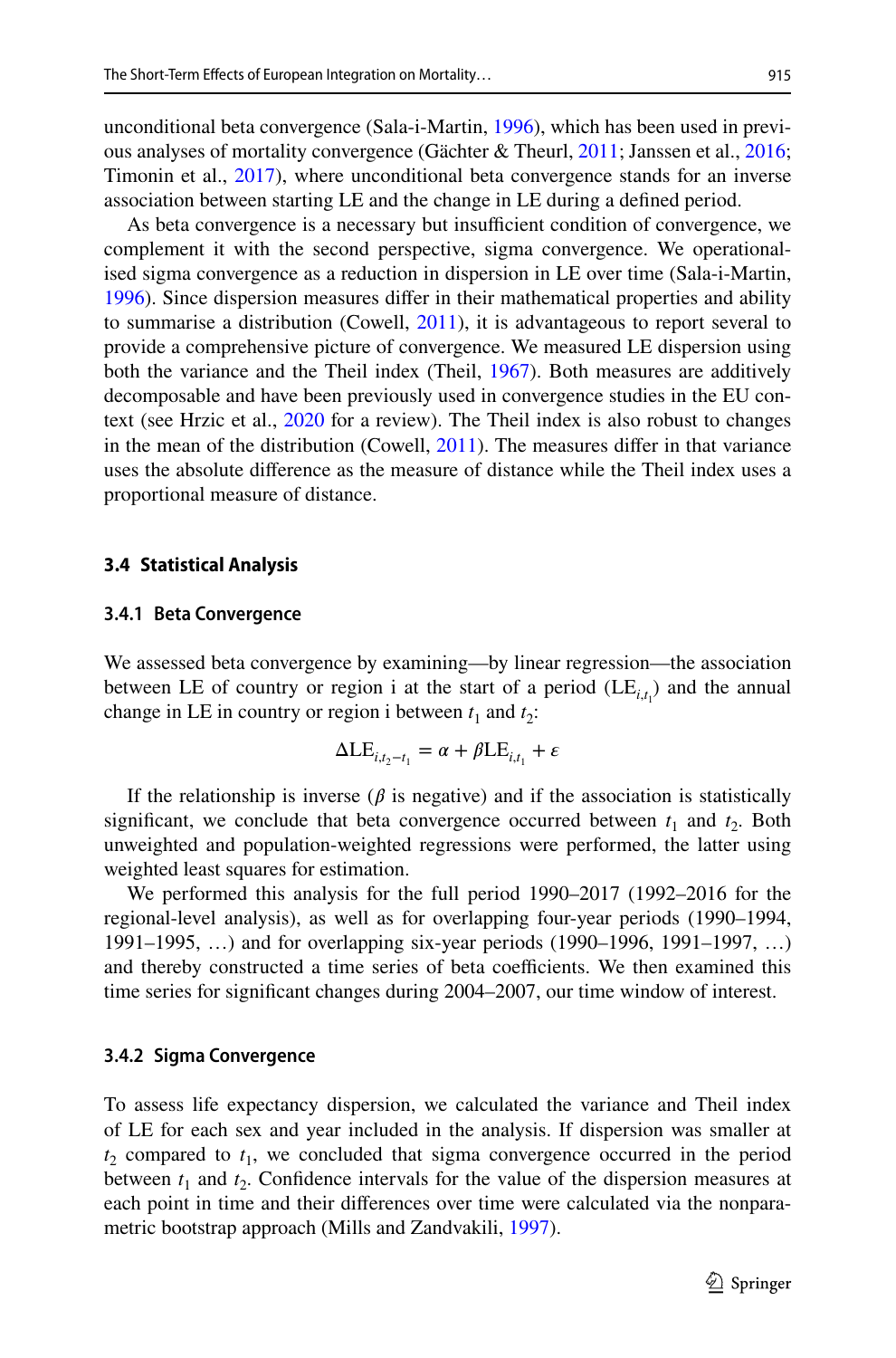We used both population-weighted and equally-weighted variants of both dispersion measures. Whereas the population-weighted measures refect both disparities between places as well as their relative population sizes, the unweighted measures focus on disparities between places (Gluschenko, [2018](#page-20-17)). The population-weighted measures therefore emphasise the experience of Member States and regions with larger populations at the expense of less populous ones. Since our study aims to refect heterogeneity in convergence and therefore seeks to highlight the experience of less populous Member States and regions, we added equally-weighted variants as well.

We decomposed the total LE dispersion into the dispersion between the OMS and the NMS country groups and the dispersion between the countries within the OMS and the NMS country groups (Conceição & Ferreira, [2000\)](#page-19-10), using established one-stage decomposition procedures (Akita, [2003](#page-18-1); Shorrocks & Wan, [2005\)](#page-21-17).

#### **3.4.3 Analyis of Trends**

To examine trend changes in beta and sigma convergence measures, and how these trend changes correspond to EU accession, we used linear joinpoint regression (Kim et al., [2000\)](#page-20-18). There are two main approaches to joinpoint regression. In the frst approach, the researchers hypothesise the number and location of joinpoints (i.e. breaks in the trend line) and ft the corresponding model (Bernal et al., [2017\)](#page-19-11). The second approach, which we use in this study, is data driven. In this approach, the location of joinpoints is not selected a priori*,* but is instead empirically determined by ftting models assuming diferent numbers and locations of joinpoints, and selecting the model that best fts the data (Kim et al., [2000](#page-20-18)). The interpretation in this approach relies on the empirically determined locations of the joinpoints and their ft with the timing of the event, in our case the time window 2004–2007. The datadriven approach is more appropriate for studies in which the lag between the onset of the intervention and its efects cannot be confdently assumed; for example, when examining the efects of technological or socio-political changes (cf., Hofmann et al., [2013](#page-20-19); Verstraeten et al., [2016\)](#page-22-6).

We implemented this latter approach by using a previously described method for the identifcation of the number and the location of joinpoints via Monte Carlo resampling (Kim et al., [2000](#page-20-18)), which is available via the R package *segmented* (Muggeo, [2003](#page-21-18)). We ftted models that included between zero and fve joinpoints and selected the model with the number and location of joinpoints with the best ft to data on the basis of the Bayes information criterion. All models used an inverse variance weighted least squares regression, where the variance was derived from the estimated standard errors of the beta coefficients and the dispersion measures, respectively. The confdence intervals for the joinpoint locations were calculated using the Delta method, the standard choice for estimating the ratio of two random variables (Muggeo, [2003\)](#page-21-18).

All calculations were performed using R (R Core Team, [2020](#page-21-19)). All datasets and code are available online (see Data and code availability).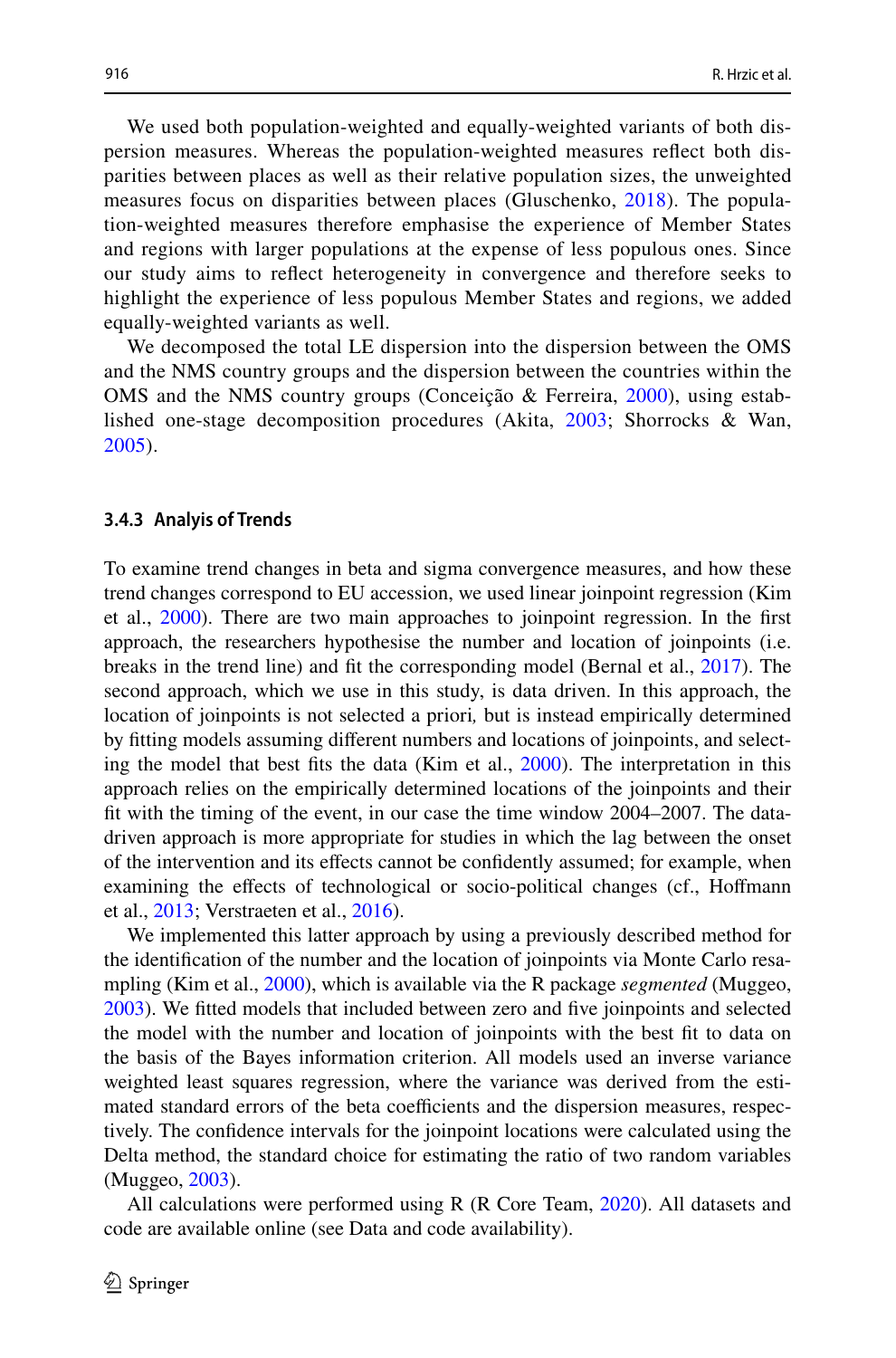## **4 Results**

We report our results in four parts. The first part illustrates the trends in life expectancy for the 23 Member States in the study during 1990–2017. The second part reports on the beta convergence analysis. The third part focuses on sigma convergence and the decomposition of dispersion. The fnal part examines regional mortality convergence in Czechia, Hungary, and Poland during 1992–2016.

### **4.1 Trends in Life Expectancy in the Enlarged European Union**

The top half of Fig. [1](#page-9-0) illustrates the trends in LE during the 1990–2017 period for the Member States included in our study. The average LE for NMS and OMS (thick lines in the top panel of Fig. [1](#page-9-0)) increased for both groups throughout 1990–2017. The gap between the two country groups became visibly smaller for women, while the trajectories for men run mostly parallel. The largely unchanged total range in LE between 1990 and 2017 for both sexes (vertical lines in the top panel of Fig. [1](#page-9-0)) also speaks against rapid overall mortality convergence. However, there is a noticeable increase in the LE range for NMS over the 1990–2017 period, particularly for men, where it nearly doubled, indicating mortality divergence between the NMS. For both sexes, the total LE range and the NMS LE range increased between 2004 and 2007, especially for men, due to the outlying performance of individual NMS countries.

Considering individual LE trajectories for NMS, we note that the NMS vanguard Slovenia caught up with the lagging OMS, Portugal for men and Denmark for women (see bottom half of Fig. [1\)](#page-9-0). Latvia is the laggard for women for most of 1990–2017, and Latvia and Lithuania are laggards for men. Estonia exhibited the fastest improvement in LE for both sexes, particularly after the mid-2000s for women and after 2007 for men. Lithuanian female LE exhibits a dip that coincides with EU accession in 2004, as does the LE trajectory for Latvian men. No other NMS shows a clearly visible change in trend in 2004–2007.

#### **4.2 Beta Convergence in Life Expectancy**

The top row of Fig. [2](#page-10-0) illustrates the association between life expectancy in 1990 and the annual change in life expectancy during 1990–2017. There is a signifcant inverse association between the two for women, which indicates that countries with initially lower LE saw the greatest improvements in LE (beta convergence). For men, the inverse association is signifcant only when considering the population-weighted regression. This is likely the consequence of the weighted regression reducing the infuence of Latvia and Lithuania, both of which had a low initial male LE, but also a low growth in male LE.

The development over time of the association of LE with its change over the following four years is illustrated in the middle row of Fig. [2.](#page-10-0) While the weighted regression coefficients have a smoother trajectory (grey line) compared to the unweighted coefficients (black line), we can observe two distinct periods of beta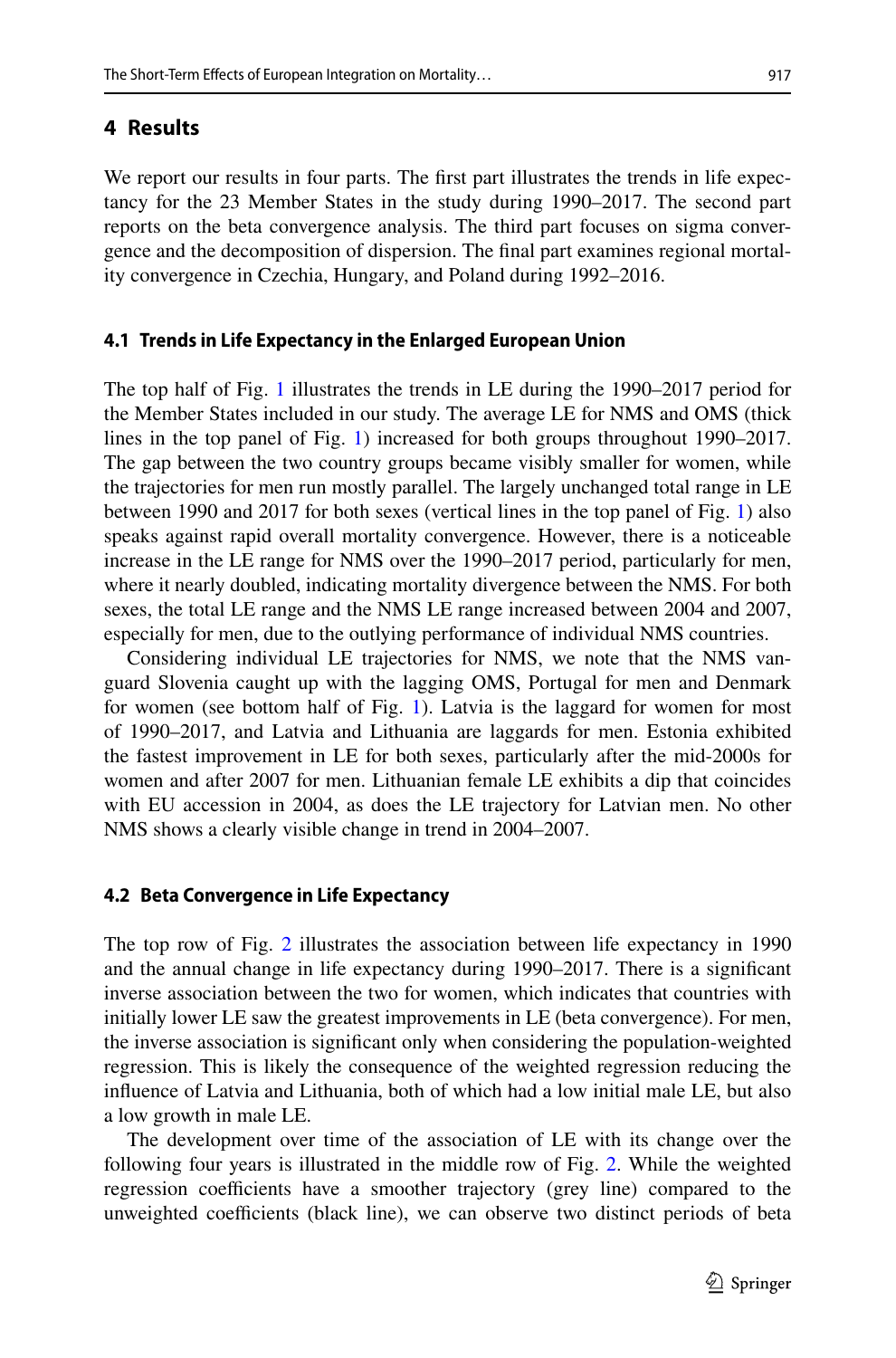

<span id="page-9-0"></span>**Fig. 1** Trends in life expectancy in 23 EU Member States (top), and the diference (in years) between the life expectancy in the new Member States and the old Member State laggard—Portugal for men and Denmark for women (bottom), 1990–2017, by sex. The grey shaded area highlights the time window 2004–2007 associated with the short-term efects of the 2004 EU accession. The thick trend lines in the top fgure illustrate the average life expectancy and the vertical lines its range in 1990, 2004, 2007, and 2017 for new and old Member States, respectively

convergence in both trajectories. The frst took place during the 1990s, until it was interrupted by a period of divergence in the early 2000s. The second period of beta convergence began roughly at the time of accession in 2004 (women) or soon after (men). The precise years during which the beta coefficient was negative depend on the type of regression (weighted and unweighted) and sex, however, the overall pattern holds.

The bottom of Fig. [2](#page-10-0) illustrates the results of the joinpoint regression, with which we examined whether any turning points in the above described trend fall within the time window 2004–2007. There was indeed a joinpoint located within this window for both sexes and both types of regression. However, only for the unweighted regression in men did the confdence interval of the joinpoint not cross outside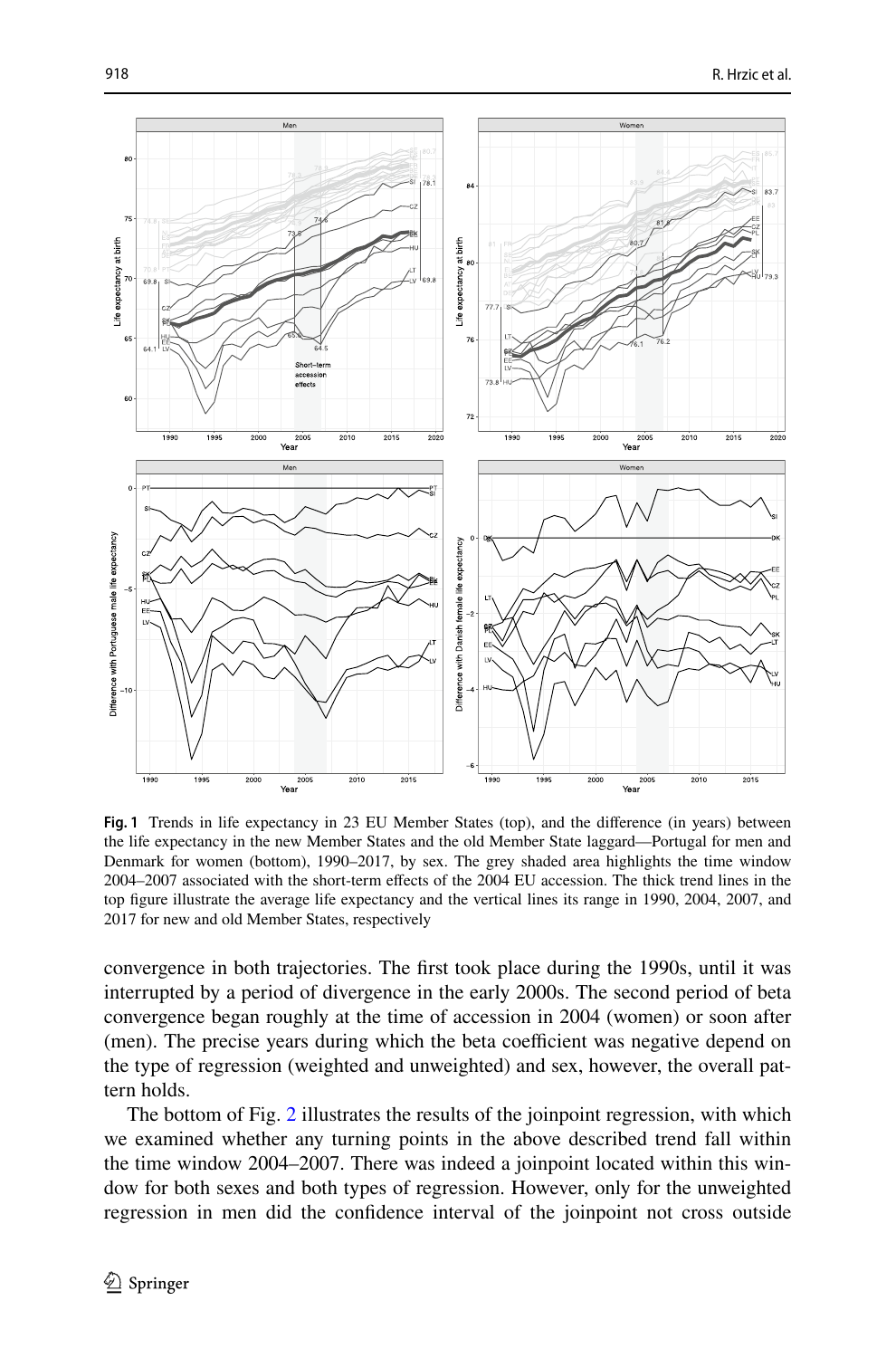

Overall beta convergence

<span id="page-10-0"></span>**Fig. 2** The association of LE in 1990 with its annual change during 1990–2017—overall beta convergence (top), the trend over time in the association between starting LE and the change in LE in the subsequent four-year period—four-year beta convergence coefficient (middle), and the joinpoint regression analysis estimating the year of the changes in the four-year beta convergence coefficient trend with the associated 95% confdence interval (bottom), by sex. The grey shaded area highlights the time window 2004–2007 associated with the short-term efects of the 2004 EU accession

the 2004–2007 window (joinpoint location=2005.6, 95% CI [2004.8, 2006.4],  $R^2$ =0.904). As the length of four-year intervals is arbitrary, we also performed a sensitivity analysis using six-year intervals (Supplementary Fig. 1). The sensitivity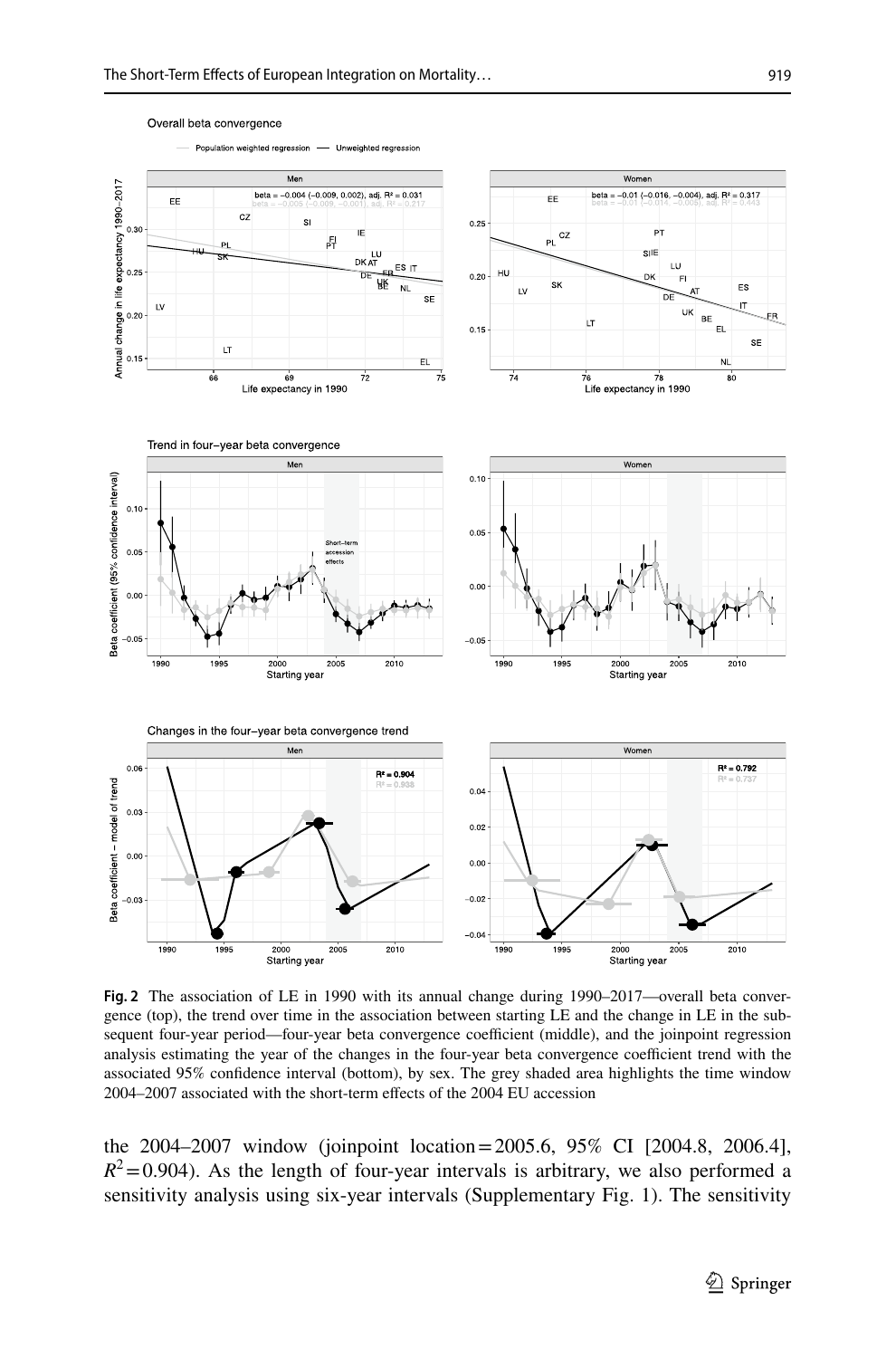

#### Variance in life expectancy

<span id="page-11-0"></span>**Fig. 3** Variance in life expectancy, 1990–2017 (top) and the joinpoint regression analysis estimating the year of the changes in the variance trend with the associated 95% confdence interval (bottom), by sex. The grey shaded area highlights the time window 2004–2007, associated with the short-term efects of the 2004 EU accession

analysis confrms the results described above, however, all of the relevant joinpoint confdence intervals included time after 2007.

### **4.3 Trends in Life Expectancy Dispersion in the Enlarged European Union**

Figure [3](#page-11-0) illustrates the trend in total dispersion in life expectancy as measured by unweighted variance (black line) and population-weighted variance (grey line). The dispersion followed an overall decreasing trend over time, more pronounced in women than in men. The overall trend was interspersed with peaks in the mid-1990s and late 2000s, which likely correspond to the pronounced fuctuations in LE in the less populous Baltic states in the mid-1990s and the mid-2000s. These interruptions also align with the changes in trend in beta convergence from the previous section. As expected, these trends are similar for both variance and the Theil index (Supplementary Fig. 2). The population-weighted versions of the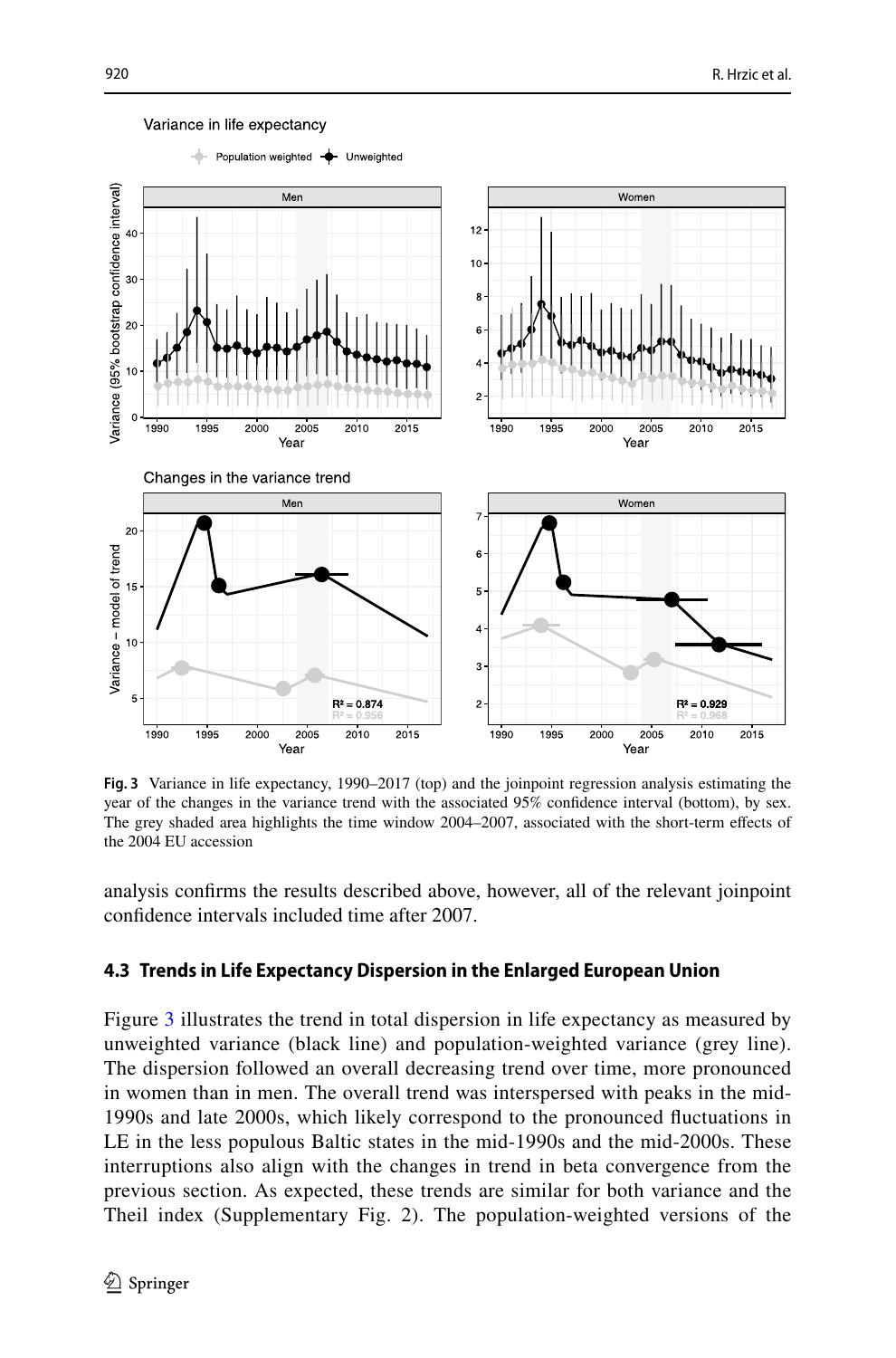measures are lower than their unweighted variants and their trajectories smoother, but otherwise exhibit the same trend as the unweighted versions, supporting the hypothesis that the observed peaks are driven mainly by the Baltic states.

The results of the statistical analysis of change in dispersion between 2017 and 1990 are reported in Supplementary table 2. The results show that the total dispersion in women signifcantly decreased for both unweighted and populationweighted measures (estimated decrease between 33.2% and 47.7%, depending on the measure), which indicates overall sigma convergence. For men, only population-weighted measures show a signifcant decrease in dispersion (estimated decrease of 29.1% in variance and 41.1% in the Theil index), which speaks for overall sigma convergence between the more populous countries only.

The bottom of Fig. [3](#page-11-0) illustrates the results of the joinpoint regression for sigma convergence, with which we examined whether any turning points in the trend of variance occurred shortly after the 2004 EU accession (2004–2007). There were joinpoints located within this window for both sexes. However, only for the population-weighted variance for men did the confdence interval of the joinpoint not cross outside the 2004–2007 window (joinpoint location=2005.7, 95% CI [2004.7, 2006.7],  $R^2 = 0.956$ ). A sensitivity analysis using the Theil index produced largely the same results, however, the confdence intervals for all joinpoints included time after 2007 (Supplementary Fig. 2). This means we cannot conclude that signifcant changes in sigma convergence trends occurred during or shortly after the 2004 EU enlargement.

The decomposition of variance (Table [1](#page-12-0)) shows that the between-country group component of dispersion dominated the total dispersion in both sexes throughout 1990–2017, and consequently that the reduction in the gap between NMS and OMS

|                                                    | Men  |      |      | Women |      |      |
|----------------------------------------------------|------|------|------|-------|------|------|
|                                                    | 1990 | 2004 | 2017 | 1990  | 2004 | 2017 |
| Total variance, population-weighted, years squared | 6.76 | 6.47 | 4.79 | 3.69  | 2.22 | 1.75 |
| Between-country groups                             | 5.98 | 5.48 | 3.99 | 2.64  | 2.01 | 1.18 |
| New Member States                                  | 4.98 | 4.61 | 3.39 | 2.19  | 1.68 | 1.00 |
| <b>Old Member States</b>                           | 1.01 | 0.87 | 0.60 | 0.45  | 0.33 | 0.18 |
| Within country groups                              | 0.77 | 0.98 | 0.80 | 1.05  | 1.25 | 1.01 |
| New Member States                                  | 0.16 | 0.49 | 0.33 | 0.09  | 0.16 | 0.15 |
| <b>Old Member States</b>                           | 0.62 | 0.49 | 0.47 | 0.96  | 1.09 | 0.86 |
| Total variance, unweighted, years squared          | 11.4 | 15.1 | 10.7 | 4.49  | 4.84 | 3.05 |
| Between-country groups                             | 9.35 | 11.5 | 7.87 | 3.23  | 3.33 | 1.87 |
| New Member States                                  | 6.10 | 7.47 | 5.14 | 2.10  | 2.17 | 1.22 |
| <b>Old Member States</b>                           | 3.25 | 3.98 | 2.74 | 1.12  | 1.16 | 0.65 |
| Within country groups                              | 2.01 | 3.64 | 2.85 | 1.27  | 1.51 | 1.18 |
| New Member States                                  | 1.10 | 3.04 | 2.48 | 0.47  | 0.72 | 0.77 |
| <b>Old Member States</b>                           | 0.91 | 0.59 | 0.37 | 0.79  | 0.79 | 0.41 |

<span id="page-12-0"></span>**Table 1** Decomposition of variance in life expectancy in 1990, 2004, and 2017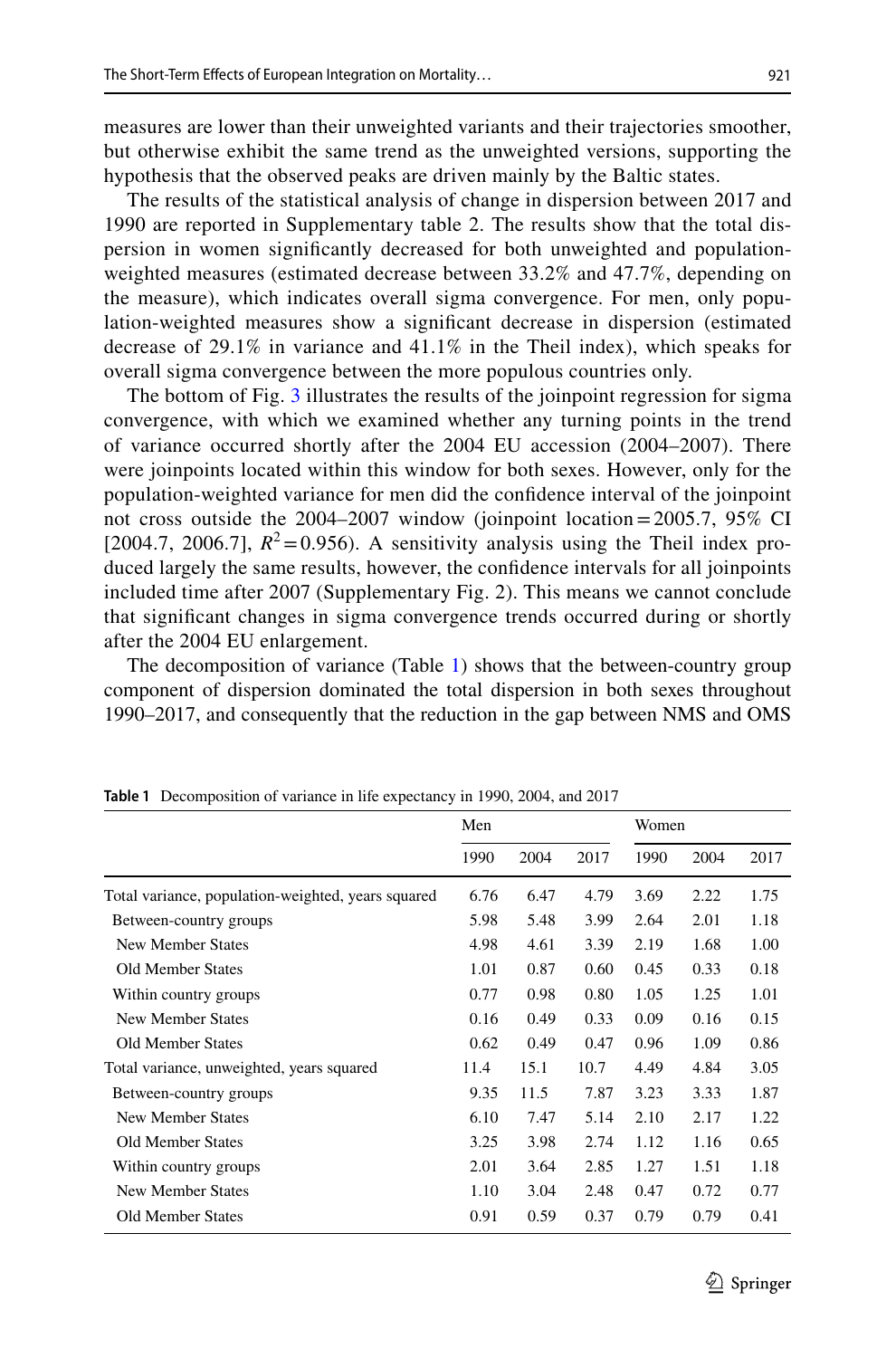

<span id="page-13-0"></span>**Fig. 4** Trends in regional (NUTS 2) life expectancy in Czechia (solid grey lines), Hungary (dotted grey lines), and Poland (dashed grey lines), and national life expectancy in OMS laggards Portugal for men and Denmark for women and the NMS laggard Latvia (solid black lines), 1992–2016, by sex

has been driving the overall sigma convergence. The within component on the other hand, which indicates diferences between countries within OMS and NMS country groups, seems to have been responsible for the periodic peaks in dispersion observed on Fig. [3](#page-11-0). The within component had tripled for men in NMS between 1990 and 2004 before settling in 2017 on a value double that of 1990. A similar pattern can be seen for the within component for women in NMS. In contrast, the within component in OMS was stable for women and had decreased over time for men.

#### **4.4 Regional Convergence in Life Expectancy in Czechia, Hungary, and Poland**

Figure [4](#page-13-0) illustrates regional LE trajectories for 8 NUTS 2 regions in Czechia (solid thin lines), 7 NUTS 2 regions in Hungary (dotted thin lines), and 31 NUTS 2 regions in Poland (dashed thin lines) for 1992–2016, by sex. For context, the plot also includes the national LE trajectories for Portugal and Denmark (laggard OMS for men and women, respectively) and Latvia (laggard NMS for both sexes). We can observe that the vanguard region in Czechia, the Prague region (CZ01), has almost caught up with the Danish LE for men, while the vanguard regions in Czechia (Prague region, CZ01) and Poland (Podkarpackie Voivodeship, PL32) have caught up and overtaken the female average LE in Denmark in the 2000s. On the other hand, the female LE in the laggard Hungarian region, Northern Hungary (HU31), has fallen behind Latvia since 2008.

None of the three countries saw a signifcant association between regional LE in 1992 and change in regional LE during 1992–2016, indicating no signifcant beta convergence between the regions for the three countries (Supplementary Fig. 3). Examining the trend in beta coefficients for four-year and six-year overlapping periods did not show notable fuctuation between periods of convergence and divergence for Czechia and Hungary shortly after the 2004 EU enlargement (see top half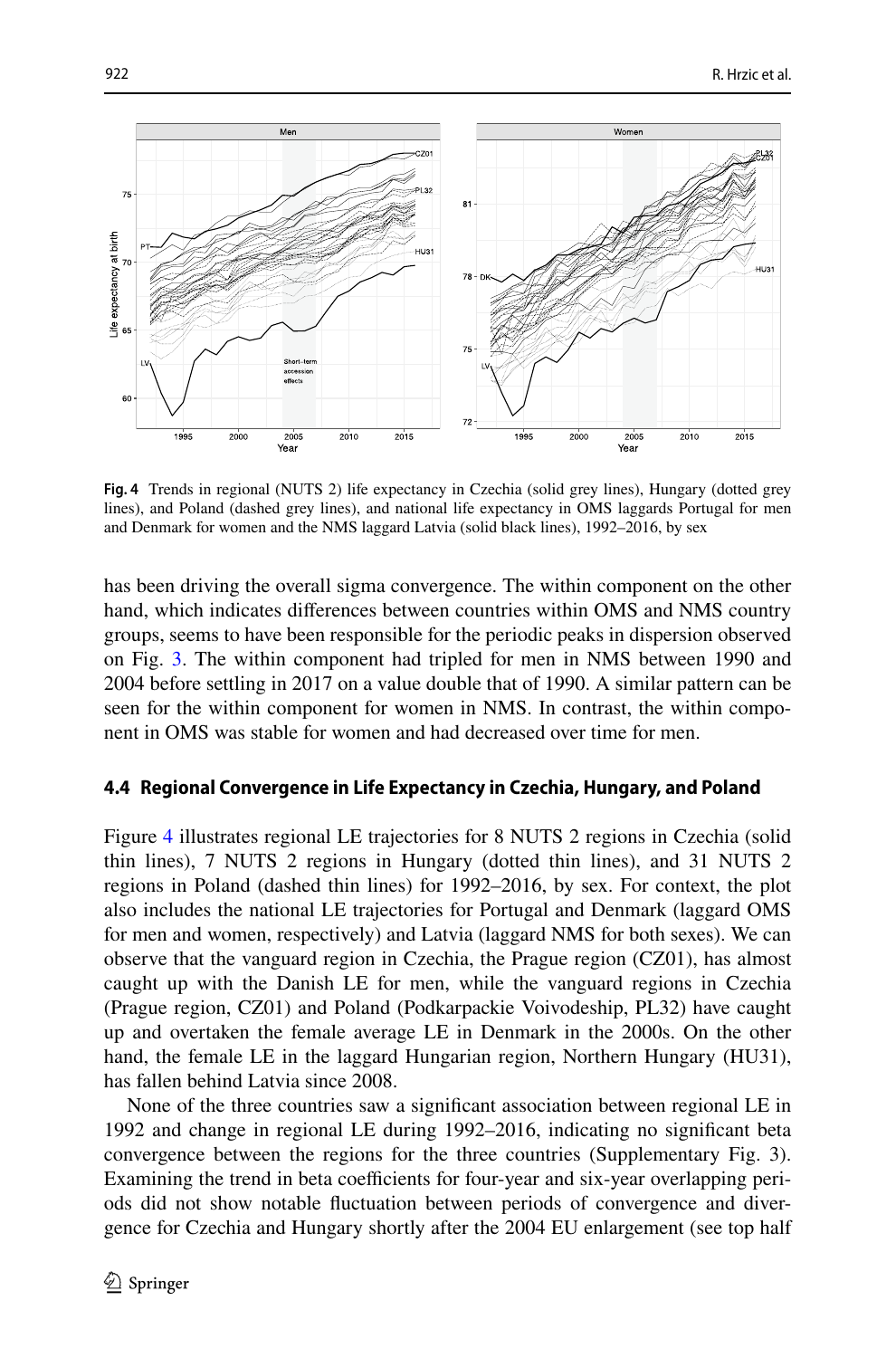of Supplementary Fig. 4). However, our examination did reveal a change in trend for Polish regions, particularly for male LE, where the 2004 accession seemed to coincide with a transition to regional beta convergence. Nevertheless, the joinpoint regression shows that the relevant joinpoint confdence intervals extend outside the time window 2004–2007 for both four and six-year periods (four-year period joinpoint location: 2006.4, 95% CI [2005.3, 2007.6],  $R^2 = 0.857$ ; six-year period joinpoint location: 2006.1, 95% CI [2004.3, 2007.8],  $R^2 = 0.908$ ). We thus cannot conclude that signifcant changes in regional beta convergence in Czechia, Hungary, or Poland occurred during or shortly after the 2004 EU enlargement.

The analysis of regional sigma convergence for the three countries revealed large confdence intervals around the dispersion measures (Supplementary Fig. 4, bottom). The large confdence intervals associated with the estimated variance for each year are likely due to the large year-to-year variability in regional LE, which masks any potential underlying trends. This makes detecting signifcant changes in the trend shortly after the 2004 EU enlargement using joinpoint regression highly unlikely.

### **5 Discussion**

#### **5.1 Summary of Main Results**

We examined mortality convergence in the post-2004 EU during 1990–2017, with a particular focus on the possible short-term effects of the eastward 2004 enlargement during 2004–2007. We found no compelling evidence that EU accession infuenced the process of mortality convergence between new and old Member States, or within the three studied new Member States (Czechia, Hungary, and Poland) over the short term. While there was overall beta and sigma convergence in women and men when considering population-weighted measures at the national level during 1990–2017, our analysis of trends in both sigma and beta mortality convergence measures resulted in insufficient statistical evidence to claim these trends were significantly changed at the time of EU accession or soon after. We found no overall regional mortality convergence in Czechia, Hungary, and Poland during 1992–2016, nor did the measures of mortality convergence signifcantly change in 2004–2007.

#### **5.2 Interpretation of Results**

Our fnding that the 2004 EU accession did not signifcantly afect the rate of mortality convergence may be explained by three factors. First, the process of the 2004 EU accession unfolded over a decade and many of the associated changes to the socio-economic context were already in efect prior to the moment of accession. Second, the 2004 accession process largely failed to harmonise social and health policy between the new and old Member States. Third, the accession-related mortality efects, if they exist, likely difered over time and between countries and regions, which makes them difficult to detect at the level of the enlarged EU as a whole.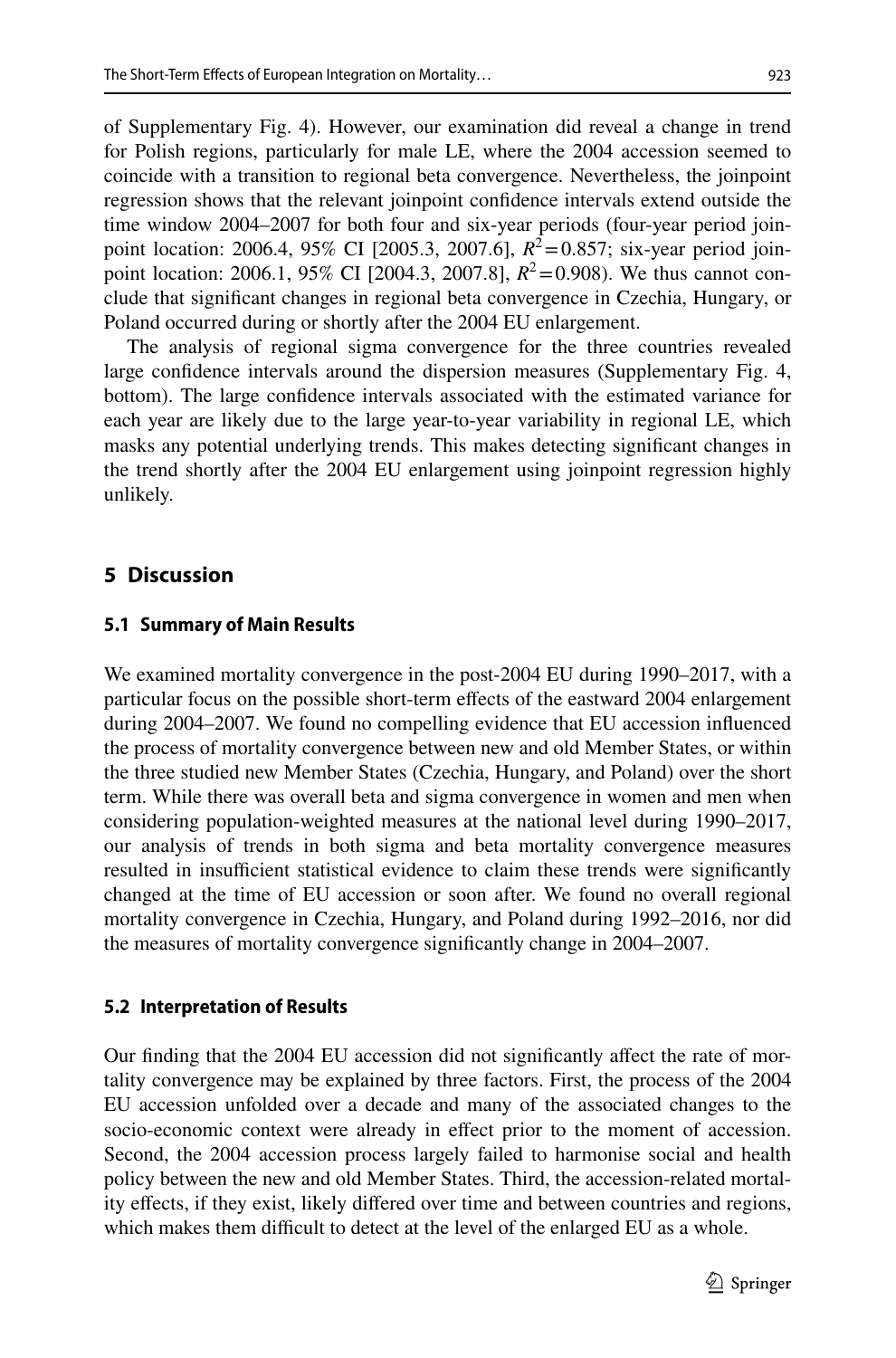Related to the frst factor, a detailed look at the 2004 EU accession process reveals that major socio-economic changes in accession countries took place during the pre-accession phase already. That is, all of the NMS in our study signed the so-called "Europe Agreements", which entered into force in 1994 (Hungary and Poland), 1995 (Slovakia and Czechia), 1998 (the Baltic States), and in 1999 (Slovenia). These agreements removed most barriers to free trade, liberalised the movement of services and capital, and allowed limited participation of accession countries in EU programmes (cf., Ministry of Foreign Afairs of the Republic of Estonia 2009). Furthermore, the European Commission's evaluation of the progress of the accession countries, the *Agenda 2000* report (European Commission, [1997\)](#page-19-12), highlighted that Czechia, Estonia, Hungary, Poland, and Slovenia had already made signifcant progress in meeting the Copenhagen criteria by 1997. This indicates that substantive policy changes had already occurred in these accession countries by that time. Additionally, previous research on foreign direct investment in the accession countries, which is a key mechanism of economic integration, also found an anticipatory efect of EU membership: namely, that investment in these countries increased soon after the announcement of the start of the accession process in 1993 (Bandelj, [2010;](#page-19-13) Bevan & Estrin, [2004;](#page-19-14) Clausing & Dorobantu, [2005\)](#page-19-15). Thus, both the policy changes and increased investment that are typically associated with faster LE growth and mortality convergence were already partly in place in the accession countries by the time they became official members of the bloc in 2004.

Related to the second factor, EU accession did not lead to a rapid harmonisation of social and health policy between the new and old Member States. Before and during the 2004 EU accession, new Member States adopted diferent socio-economic institutions (Zweynert & Goldschmidt,  $2006$ ), including policies regarding health, education, and social welfare. This is the result of health and social policies being explicitly excluded from the harmonisation of laws and regulations in the Member States by the Treaty of Nice (Oksanen, [2013](#page-21-20)), thus making them largely Member State decisions and exempt from the harmonising pressures of EU accession. A key example from our study are the Baltic states, where diferences in healthcare reforms and health policies contributed to divergent mortality trends in these countries during 2000–2007, despite the participation of all three countries in EU accession procedures at that time (Jasilionis et al., [2011\)](#page-20-8).

Related to the third factor, national and regional characteristics other than domestic policy may also shape how European integration infuences mortality conditions, resulting in a complex pattern of effect that may be difficult to detect at the macro level. For example, western Polish regions attracted more foreign investment before 2004 due to their geographic location (Cieślik, [2005](#page-19-16)), while the more disadvantaged eastern Polish regions beneftted from the cohesion policy transfers that became available after 2004 (Cieślik et al., [2010\)](#page-19-17). While both of these mechanisms are related to European integration, they acted in diferent regions at diferent times, and therefore did not visibly infuence mortality during a narrow time window. Other national and regional characteristics—like urbanicity and rurality (Allan et al., [2019](#page-18-2)), net outmigration (Tunstall et al., [2016\)](#page-22-8), and the level of unemployment (Laliotis & Stavropoulou,  $2018$ ) – have also been shown to be associated with population health outcomes. Their interactions with European integration require further study,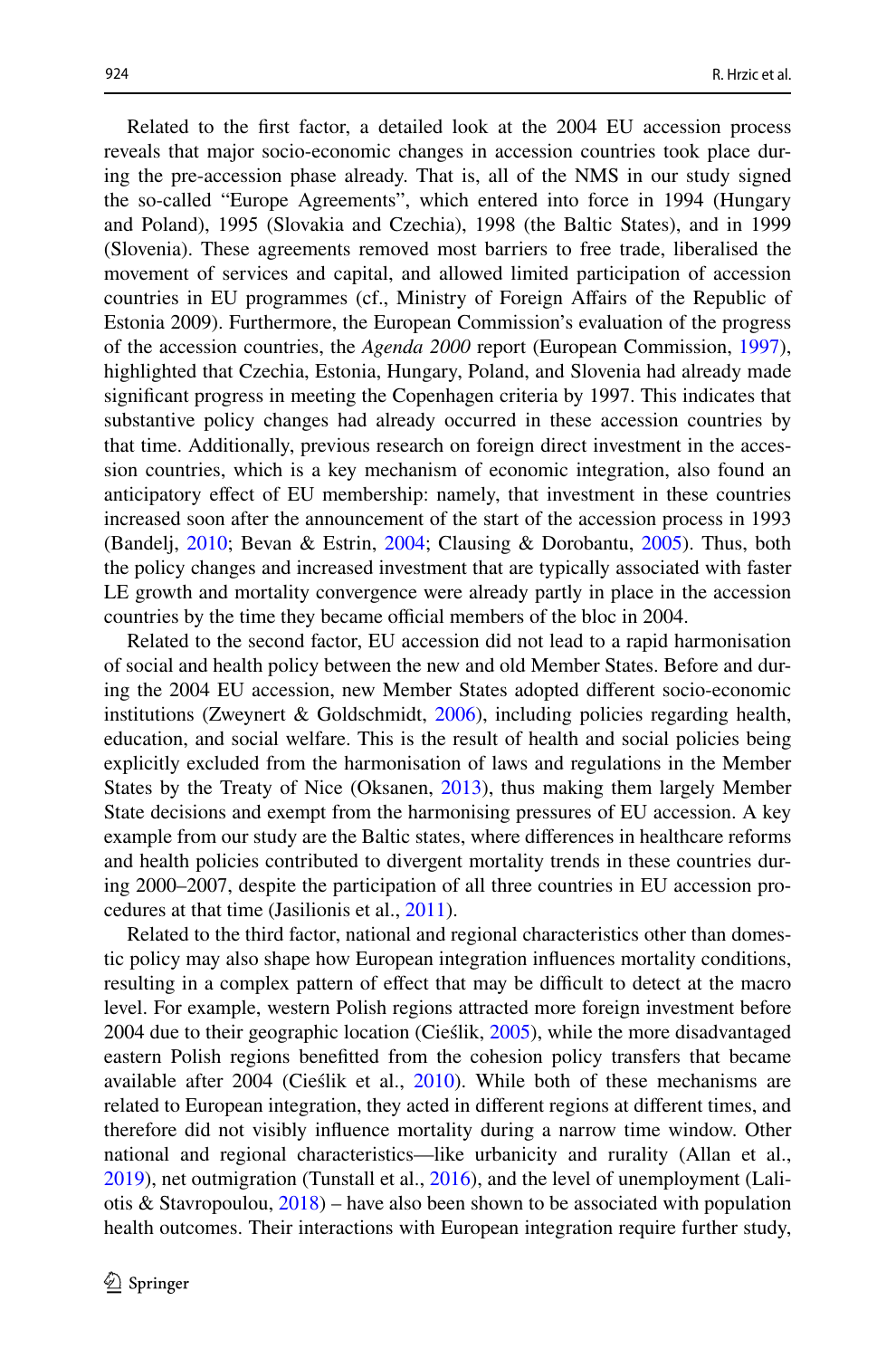preferably in the form of in-depth case studies of single regions or countries that may uncover complex and context-specifc networks of cause and efect.

#### **5.3 Limitations**

Our study has a number of limitations. The frst is the missing regional life expectancy data, which prevented us from incorporating the subnational experience more broadly. Because sharing data with Eurostat was voluntary between 1990 and 2012 (Eurostat [2020b](#page-19-18)), compiling and sharing these data may have not been a high priority for some Member States. Another common reason for missing data is that the borders of administrative units changed frequently.

The second limitation is the infuence of increased migration following the EU accession on the accuracy of the mortality rate estimates, and, hence, the estimated LE. Although migration from the NMS to the central European OMS (e.g. Hungary to Austria) was limited during 2004–2006 by transitional measures for the free movement of workers (European Commission, [2006\)](#page-19-19), intra-country migration and migration to other OMS (e.g. Poland to the UK) was widespread, and may have contributed to the misestimation of mortality rates due to the overestimation of the population in the net outmigration countries and regions.

The third limitation is the difficulty we faced in interpreting the trends in mortality convergence due to confounding by other events, including the Baltic mortality crisis (1992–1997) (Jasilionis et al., [2011](#page-20-8)), and the Great Recession and the European sovereign debt crisis (2007 and after). We attempted to mitigate the impact of the frst by including the population-weighted dispersion measures, which have been shown to be less sensitive to the experiences of outliers with small population sizes. We attempted to mitigate the second by focusing on the short-term direct efects of EU membership (i.e. those that could have changed LE trends during the 2004–2007 period). This may, however, have resulted in excluding EU accession mechanisms that act with longer delays and over difuse areas, and thus an underestimation of convergence.

The fourth point is that our analysis does not account for trends in all mortality determinants. While changes in economic development, health and social policy, health-related behaviours and other factors certainly infuence mortality conditions independent of EU accession or act as mediators in the countries and regions analysed, it was not our objective to fully explain mortality or mortality convergence trends. This would have been unfeasible due to limited data on mortality determinants. Instead, we focused on identifying short-term fuctuations in mortality convergence measures at and around the time of accession.

The fnal limitation is related to the use of joinpoint regression in small sample sizes. The joinpoint regression is strongest when data on many units over a long period of time are available. In contrast, our sample was small both in terms of the number of countries and regions included, as well as the length of time considered. However, by combining joinpoint regression with other statistical approaches that are useful in small samples, such as resampling as we did, we were able to reliably detect rapid shifts in mortality convergence that occured during the Baltic mortality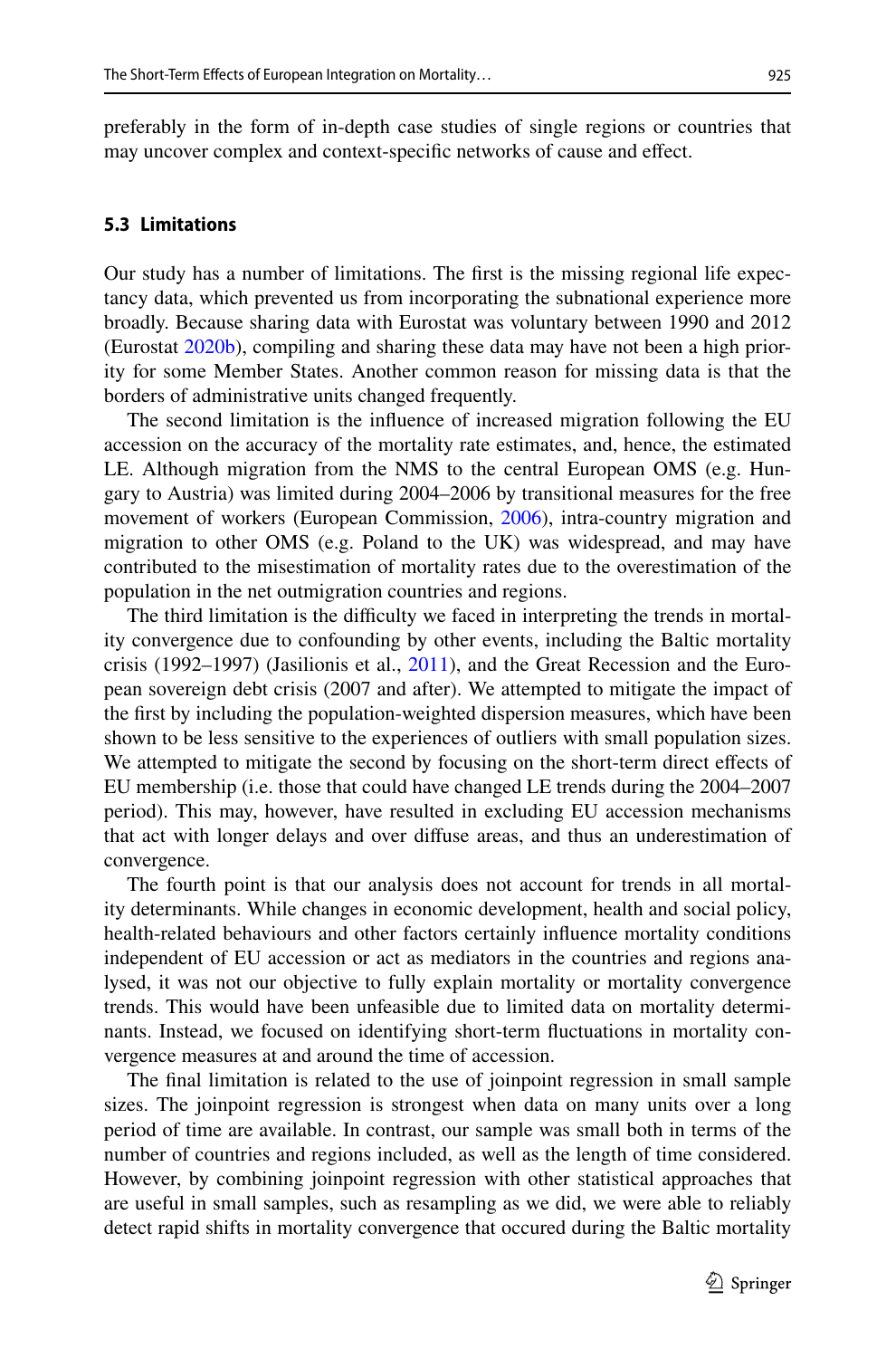crisis (see Figs. [2](#page-10-0) and [3\)](#page-11-0). Therefore, we are reasonably certain not to have missed a similarly rapid and consequential change in mortality convergence associated with short-term consequences of EU accession.

#### **5.4 Future Directions for Research and Policy Recommendations**

Our work identifed several interesting future research directions. First, it may be useful to examine potential EU membership efects in a series of regional case studies. This approach would allow the researchers to cope with the heterogeneity in the extent and the onset of EU membership efects, and it could ofer insights into how national institutions and policies and regional geographic, demographic, and economic characteristics shape the efects of European integration on LE trajectories. Second, while specifc components of European integration may have positively infuenced mortality convergence, their efects were obscured by our examination of the efects of European integration in general. It may be interesting to closely examine the efects of particular aspects of European integration and EU membership on mortality convergence, particularly the creation of new economic networks and regional fnancial fows (e.g. crossborder investment and ownership of regionally important frms; or the regional receipt of cohesion funds).

Based on our results, we offer two recommendations to policy-makers interested in supporting mortality convergence in the enlarged EU. First, policy areas that are likely to play important roles in population health, and that were previously part of the "soft" *aquis* (including the European social model), should become part of the "hard" *acquis* in order to reduce undue cross-country variability in labour conditions that may be undermining the health benefts of economic integration by introducing uncompensated employment shocks (Bíró & Branyiczki, [2020\)](#page-19-20). Second, future accession procedures may beneft from regionally tailored approaches to fnancial and technical assistance, which would consider the balance of benefts and harms of greater political and economic integration, and offer additional support (e.g. sufficient unemployment and retraining support) for regions that may be harmed by the process. These two recommendations should help to maintain the overall benefts of European integration, while also maximising the distribution of health gains that can help prevent the emergence of left-behind regions. Finally, we recommend that policy-makers support emerging eforts to improve the infrastructure for mortality research at the regional level, since available and accessible data on regional health outcomes, particularly causes of death and health determinants, are currently lacking. An expansion of the reporting cycles (e.g. State of Health in the EU (OECD/EU [2018](#page-21-21))) with information on geographic disparities in health at the subnational level could speed up this process.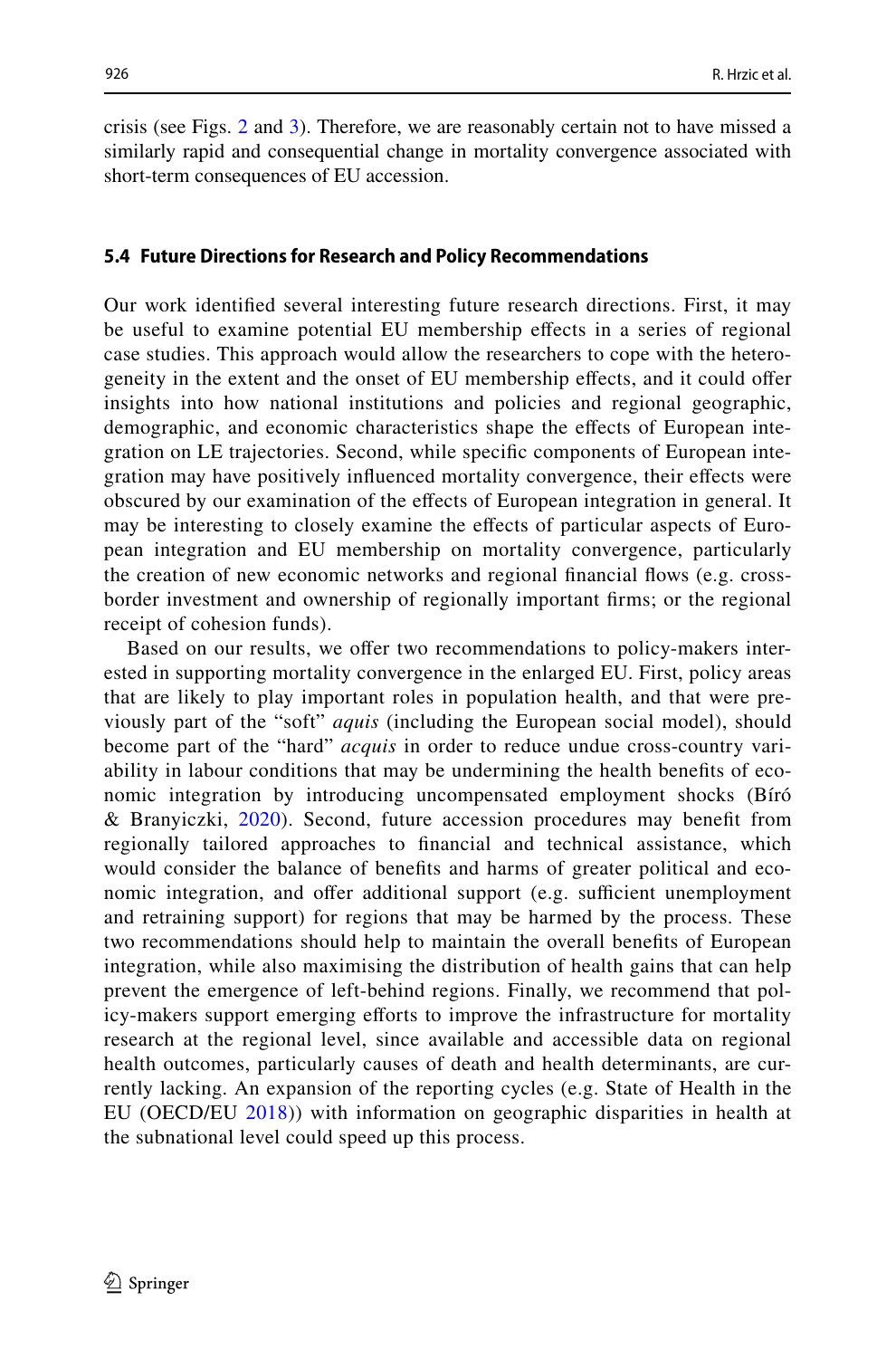# **6 Conclusion**

Our study examined the short-term efects of European integration—and EU membership in particular—on mortality convergence, focusing on the case of the 2004 enlargement. We found that the accession in 2004 did not visibly impact the overall process of mortality convergence over the short term, possibly because of the more important infuence of country and region-specifc policies and characteristics. The interaction of geographic, demographic, and economic characteristics of new Member States and regions with the mechanisms of European integration require further study, preferably in the form of in-depth case studies that may uncover contextspecifc networks of cause and efect. Based on our fndings, we recommend that policy-makers consider including key social policies as part of the standard *acquis communautaire*, provide tailored support to regions in accession countries, and support eforts to improve the data infrastructure in the EU at the subnational level.

**Supplementary Information** The online version contains supplementary material available at [https://doi.](https://doi.org/10.1007/s10680-021-09596-y) [org/10.1007/s10680-021-09596-y.](https://doi.org/10.1007/s10680-021-09596-y)

**Funding** The authors received no fnancial support for the research, authorship, and/or publication of this article.

**Data and Code Availability** All code and data associated with this paper is available online at [https://](https://github.com/rhrzic/EUJP_EUMortalityConvergence) [github.com/rhrzic/EUJP\\_EUMortalityConvergence](https://github.com/rhrzic/EUJP_EUMortalityConvergence)

### **Declarations**

**Confict of interest** The authors declare that they have no confict of interest.

**Open Access** This article is licensed under a Creative Commons Attribution 4.0 International License, which permits use, sharing, adaptation, distribution and reproduction in any medium or format, as long as you give appropriate credit to the original author(s) and the source, provide a link to the Creative Commons licence, and indicate if changes were made. The images or other third party material in this article are included in the article's Creative Commons licence, unless indicated otherwise in a credit line to the material. If material is not included in the article's Creative Commons licence and your intended use is not permitted by statutory regulation or exceeds the permitted use, you will need to obtain permission directly from the copyright holder. To view a copy of this licence, visit [http://creativecommons.org/licen](http://creativecommons.org/licenses/by/4.0/) [ses/by/4.0/](http://creativecommons.org/licenses/by/4.0/).

# **References**

- <span id="page-18-1"></span>Akita, T. (2003). Decomposing regional income inequality in China and Indonesia using two-stage nested Theil decomposition method. *The Annals of Regional Science, 37*(1), 55–77. [https://doi.org/10.](https://doi.org/10.1007/s001680200107) [1007/s001680200107](https://doi.org/10.1007/s001680200107)
- <span id="page-18-0"></span>Albreht, T. (2014). Accession to the European Union-an opportunity and a challenge for health systems and public health. *European Journal of Public Health, 24*(3), 353–353. [https://doi.org/10.1093/eur](https://doi.org/10.1093/eurpub/cku031)[pub/cku031](https://doi.org/10.1093/eurpub/cku031)
- <span id="page-18-2"></span>Allan, R., Williamson, P., & Kulu, H. (2019). Gendered mortality diferentials over the rural-urban continuum: The analysis of census linked longitudinal data from England and Wales. *Social Science & Medicine, 1982*(221), 68–78.<https://doi.org/10.1016/j.socscimed.2018.10.005>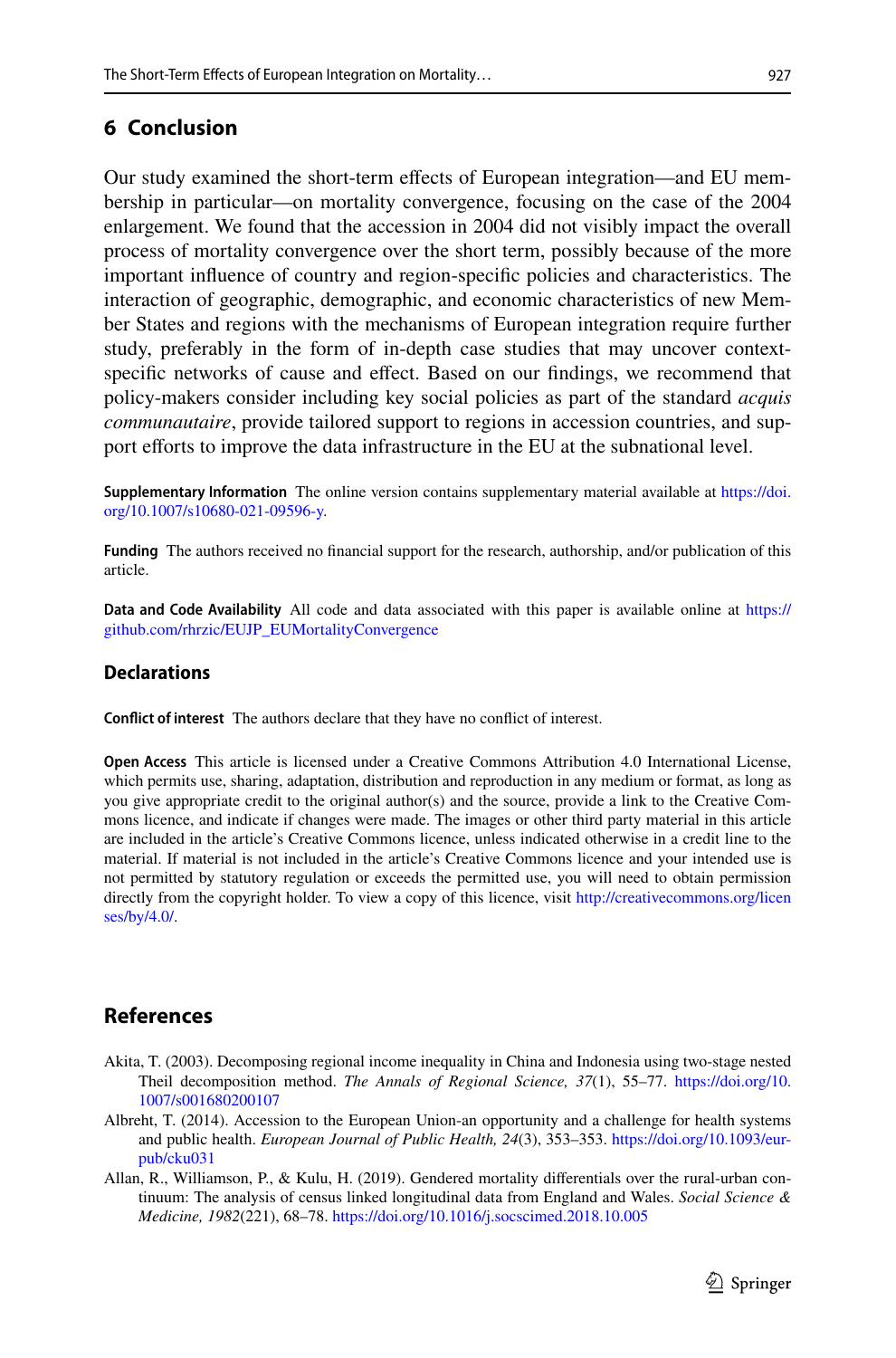- <span id="page-19-3"></span>Bachtler, J. (2013). *EU cohesion policy and European integration: The dynamics of EU budget and regional policy reform*. Ashgate Publishing Limited.
- <span id="page-19-13"></span>Bandelj, N. (2010). How EU integration and legacies mattered for foreign direct investment into Central and Eastern Europe. *Europe-Asia Studies*, *62*(3), 481–501. [https://doi.org/10.1080/0966813100](https://doi.org/10.1080/09668131003647846) [3647846](https://doi.org/10.1080/09668131003647846)
- <span id="page-19-11"></span>Bernal, J. L., Cummins, S., & Gasparrini, A. (2017). Interrupted time series regression for the evaluation of public health interventions: A tutorial. *International Journal of Epidemiology, 46*(1), 348–355. <https://doi.org/10.1093/ije/dyw098>
- <span id="page-19-14"></span>Bevan, A. A., & Estrin, S. (2004). The determinants of foreign direct investment into European transition economies. *Journal of Comparative Economics*, *32*(4), 775–787. [https://doi.org/10.1016/j.jce.2004.](https://doi.org/10.1016/j.jce.2004.08.006) [08.006](https://doi.org/10.1016/j.jce.2004.08.006)
- <span id="page-19-20"></span>Bíró, A., & Branyiczki, R. (2020). Transition shocks during adulthood and health a few decades later in post-socialist Central and Eastern Europe. *BMC Public Health, 20*(1), 698. [https://doi.org/10.1186/](https://doi.org/10.1186/s12889-020-08839-7) [s12889-020-08839-7](https://doi.org/10.1186/s12889-020-08839-7)
- <span id="page-19-0"></span>Bobak, M., & Marmot, M. (1996). East-west mortality divide and its potential explanations: Proposed research agenda. *BMJ: British Medical Journal, 312*(7028), 421–425.
- <span id="page-19-16"></span>Cieślik, A. (2005). European integration, national border efects and the location of multinational enterprises in Poland: The case of new Voivodships. *Brussels Economic Review, 48*(3), 247–260.
- <span id="page-19-17"></span>Cieślik, A., Rokicki, B., & Ekonomicznych, W. N. (2010). The ex-post evaluation of the EU Cohesion Policy Programmes 2004–2006 on Polish regions: The impact on regional income and employment. <https://core.ac.uk/display/21251434>. Accessed 27 July 2020
- <span id="page-19-15"></span>Clausing, K. A., & Dorobantu, C. L. (2005). Re-entering Europe: Does European Union candidacy boost foreign direct investment? *Economics of Transition and Institutional Change*, *13*(1), 77–103. [https://](https://doi.org/10.1111/j.1468-0351.2005.00208.x) [doi.org/10.1111/j.1468-0351.2005.00208.x](https://doi.org/10.1111/j.1468-0351.2005.00208.x)
- <span id="page-19-10"></span>Conceição, P., & Ferreira, P. (2000). *The young Person's guide to the Theil index: Suggesting intuitive interpretations and exploring analytical applications* (No. UTIP Working Paper Number 14). [https://ssrn.com/abstract=228703.](https://ssrn.com/abstract=228703) Accessed 2 April 2020
- <span id="page-19-9"></span>Cowell, F. (2011). *Measuring inequality* (3rd ed.). Oxford University Press.
- <span id="page-19-5"></span>Cutrini, E. (2019). Economic integration, structural change, and uneven development in the European Union. *Structural Change and Economic Dynamics, 50*, 102–113. [https://doi.org/10.1016/j.strueco.](https://doi.org/10.1016/j.strueco.2019.06.007) [2019.06.007](https://doi.org/10.1016/j.strueco.2019.06.007)
- <span id="page-19-4"></span>Dobrinsky, R., & Havlik, P. (2014). *Economic convergence and structural change: The role of transition and EU accession* (Research Report No. 395). Wiiw Research Report. [https://www.econstor.eu/han](https://www.econstor.eu/handle/10419/204167)[dle/10419/204167](https://www.econstor.eu/handle/10419/204167). Accessed 13 February 2020
- <span id="page-19-12"></span>European Commission. (1997). Agenda 2000 - For a stronger and wider Union. Document drawn up on the basis of COM (97) 2000 fnal, 13 July 1997. *Bulletin of the European Union, Supplement 5/97*. <http://aei.pitt.edu/3137/>. Accessed 28 Sep 2021
- <span id="page-19-19"></span>European Commission. (2006). Transitional measures for the free movement of the workers forming the subject of the accession treaty of 2003. https://ec.europa.eu/commission/presscorner/api/files/docum [ent/print/en/memo\\_06\\_176/MEMO\\_06\\_176\\_EN.pdf.](https://ec.europa.eu/commission/presscorner/api/files/document/print/en/memo_06_176/MEMO_06_176_EN.pdf) Accessed 14 July 2020
- <span id="page-19-7"></span>European Commission. (2019). Regulation (EC) No 1059/2003 of the European Parliament and of the Council of 26 May 2003 on the establishment of a common classifcation of territorial units for statistics (NUTS). [https://eur-lex.europa.eu/legal-content/EN/TXT/?uri=CELEX%3A02003R1059-](https://eur-lex.europa.eu/legal-content/EN/TXT/?uri=CELEX%3A02003R1059-20191113) [20191113](https://eur-lex.europa.eu/legal-content/EN/TXT/?uri=CELEX%3A02003R1059-20191113). Accessed 22 July 2020
- <span id="page-19-2"></span>European Commission. (2020). Enhancing the accession process - A credible EU perspective for the Western Balkans (COM/2020/57 fnal). [https://eur-lex.europa.eu/legal-content/EN/TXT/?uri=](https://eur-lex.europa.eu/legal-content/EN/TXT/?uri=CELEX:52020DC0057) [CELEX:52020DC0057](https://eur-lex.europa.eu/legal-content/EN/TXT/?uri=CELEX:52020DC0057). Accessed 14 April 2020
- <span id="page-19-1"></span>Eurostat. (2020a). Life expectancy by age, sex and NUTS 2 region (demo\_r\_mlifexp).
- <span id="page-19-18"></span>Eurostat. (2020b). Reference metadata - Demographic balance and crude rates at regional level. [https://](https://ec.europa.eu/eurostat/cache/metadata/en/demo_r_gind3_esms.htm) [ec.europa.eu/eurostat/cache/metadata/en/demo\\_r\\_gind3\\_esms.htm.](https://ec.europa.eu/eurostat/cache/metadata/en/demo_r_gind3_esms.htm) Accessed 13 July 2020
- <span id="page-19-6"></span>Fihel, A., & Pechholdová, M. (2017). Between 'pioneers' of the cardiovascular revolution and its 'late followers': Mortality changes in the Czech Republic and Poland Since 1968. *European Journal of Population, 33*(5), 651–678. <https://doi.org/10.1007/s10680-017-9456-y>
- <span id="page-19-8"></span>Gächter, M., & Theurl, E. (2011). Health status convergence at the local level: Empirical evidence from Austria. *International Journal for Equity in Health, 10*(1), 34. [https://doi.org/10.1186/](https://doi.org/10.1186/1475-9276-10-34) [1475-9276-10-34](https://doi.org/10.1186/1475-9276-10-34)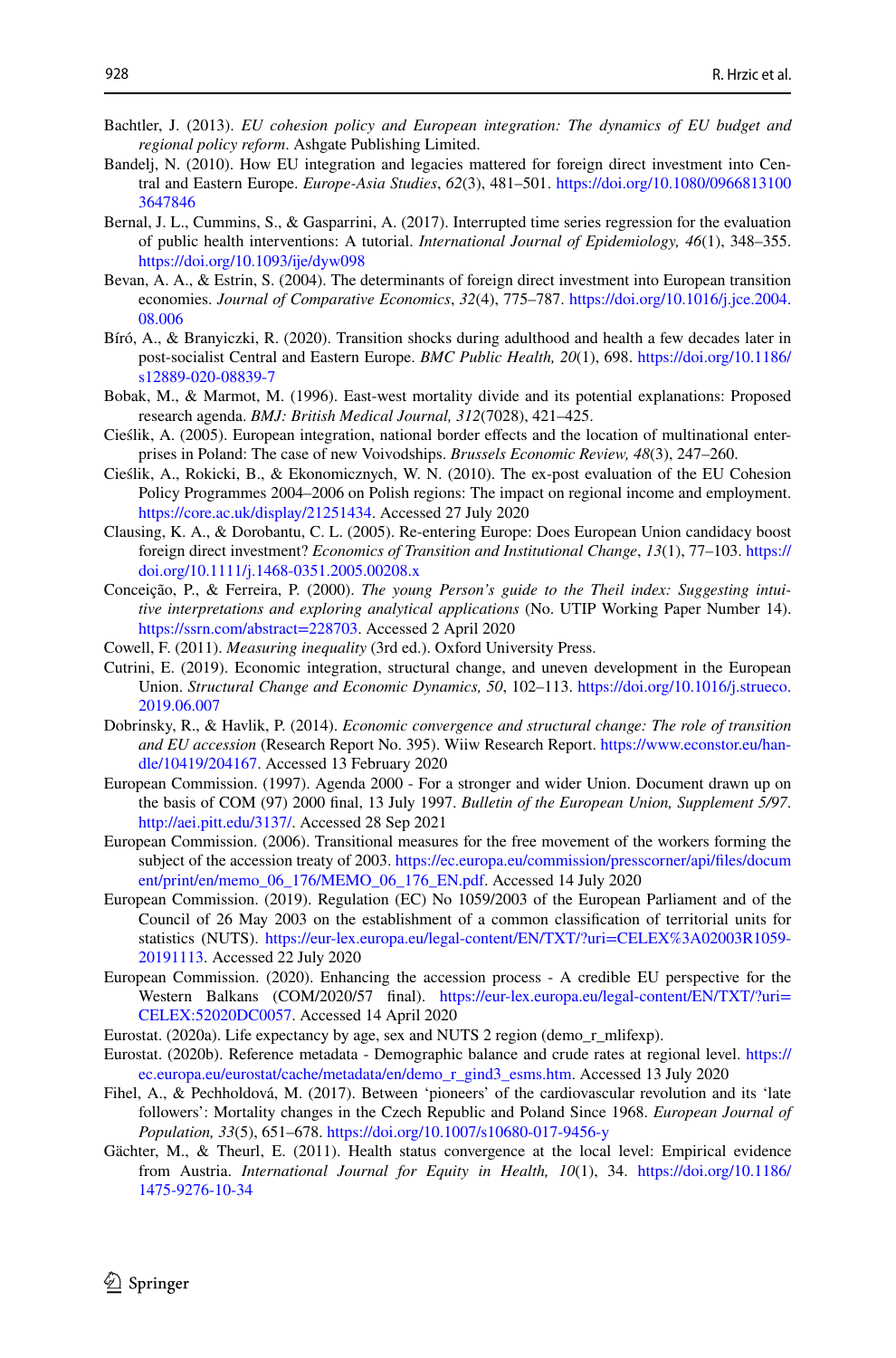- <span id="page-20-11"></span>Gerry, C. J., Raskina, Y., & Tsyplakova, D. (2018). Convergence or divergence? Life expectancy patterns in post-communist countries, 1959–2010. *Social Indicators Research, 140*(1), 309–332. [https://doi.](https://doi.org/10.1007/s11205-017-1764-4) [org/10.1007/s11205-017-1764-4](https://doi.org/10.1007/s11205-017-1764-4)
- <span id="page-20-3"></span>Gialdino, C. C. (1995). Some refections on the acquis communautaire. *Common Market Law Review, 32*(5), 1089–1121.
- <span id="page-20-17"></span>Gluschenko, K. (2018). Measuring regional inequality: To weight or not to weight? *Spatial Economic Analysis, 13*(1), 36–59.<https://doi.org/10.1080/17421772.2017.1343491>
- <span id="page-20-7"></span>Grigoriev, P., Meslé, F., Shkolnikov, V. M., Andreev, E., Fihel, A., Pechholdova, M., & Vallin, J. (2014). The recent mortality decline in Russia: Beginning of the cardiovascular revolution? *Population and Development Review, 40*(1), 107–129.<https://doi.org/10.1111/j.1728-4457.2014.00652.x>
- <span id="page-20-1"></span>Grigoriev, P., & Pechholdova, M. (2017). Health convergence between east and west germany as refected in long-term cause-specifc mortality trends: To what extent was it due to reunifcation? *European Journal of Population, 33*(5), 701–731. <https://doi.org/10.1007/s10680-017-9455-z>
- <span id="page-20-9"></span>Grigoriev, P., Shkolnikov, V., Andreev, E., Jasilionis, D., Jdanov, D., Meslé, F., & Vallin, J. (2010). Mortality in Belarus, Lithuania, and Russia: Divergence in recent trends and possible explanations. *European Journal of Population / Revue Européenne De Démographie, 26*(3), 245–274. [https://doi.](https://doi.org/10.1007/s10680-010-9210-1) [org/10.1007/s10680-010-9210-1](https://doi.org/10.1007/s10680-010-9210-1)
- <span id="page-20-6"></span>Hille, P., & Knill, C. (2006). 'It's the bureaucracy, stupid': The implementation of the acquis communautaire in EU candidate countries, 1999–2003. *European Union Politics, 7*(4), 531–552. [https://doi.](https://doi.org/10.1177/1465116506069442) [org/10.1177/1465116506069442](https://doi.org/10.1177/1465116506069442)
- <span id="page-20-19"></span>Hofmann, R., Plug, I., Khoshaba, B., McKee, M., & Mackenbach, J. P. (2013). Amenable mortality revisited: The AMIEHS study. *Gaceta Sanitaria, 27*(3), 199–206. [https://doi.org/10.1016/j.gaceta.](https://doi.org/10.1016/j.gaceta.2012.08.004) [2012.08.004](https://doi.org/10.1016/j.gaceta.2012.08.004)
- <span id="page-20-16"></span>Hrzic, R., Vogt, T., Janssen, F., & Brand, H. (2020). Mortality convergence in the enlarged European Union: A systematic literature review. *European Journal of Public Health, 30*(6), 1108–1115. <https://doi.org/10.1093/eurpub/ckaa038>
- <span id="page-20-14"></span>Human Mortality Database. (2021). University of California, Berkeley (USA), and Max Planck Institute for Demographic Research (Germany). [www.mortality.org](http://www.mortality.org). Accessed 1 April 2021
- <span id="page-20-4"></span>Iammarino, S., Rodriguez-Pose, A., & Storper, M. (2019). Regional inequality in Europe: Evidence, theory and policy implications. *Journal of Economic Geography, 19*(2), 273–298. [https://doi.org/10.](https://doi.org/10.1093/jeg/lby021) [1093/jeg/lby021](https://doi.org/10.1093/jeg/lby021)
- <span id="page-20-15"></span>Janssen, F., van den Hende, A., de Beer, J. A. A., & van Wissen, L. J. G. (2016). Sigma and beta convergence in regional mortality: A case study of the Netherlands. *Demographic Research, 35*, 81–116. <https://doi.org/10.4054/DemRes.2016.35.4>
- <span id="page-20-8"></span>Jasilionis, D., Meslé, F., Shkolnikov, V. M., & Vallin, J. (2011). Recent life expectancy divergence in baltic countries. *European Journal of Population / Revue Européenne De Démographie, 27*(4), 403. <https://doi.org/10.1007/s10680-011-9243-0>
- <span id="page-20-12"></span>Jaworska, R. (2014). Health inequalities across the European Union regions a beta-convergence approach. *Comparative Economics Research, 17*(4), 72–86.<https://doi.org/10.2478/cer-2014-0033>
- <span id="page-20-18"></span>Kim, H.-J., Fay, M. P., Feuer, E. J., & Midthune, D. N. (2000). Permutation tests for joinpoint regression with applications to cancer rates. *Statistics in Medicine, 19*(3), 335–351. [https://doi.org/10.1002/](https://doi.org/10.1002/(SICI)1097-0258(20000215)19:3%3c335::AID-SIM336%3e3.0.CO;2-Z) [\(SICI\)1097-0258\(20000215\)19:3%3c335::AID-SIM336%3e3.0.CO;2-Z](https://doi.org/10.1002/(SICI)1097-0258(20000215)19:3%3c335::AID-SIM336%3e3.0.CO;2-Z)
- <span id="page-20-10"></span>Lai, T., & Habicht, J. (2011). Decline in alcohol consumption in Estonia: Combined efects of strengthened alcohol policy and economic downturn. *Alcohol and Alcoholism, 46*(2), 200–203. [https://doi.](https://doi.org/10.1093/alcalc/agr001) [org/10.1093/alcalc/agr001](https://doi.org/10.1093/alcalc/agr001)
- <span id="page-20-20"></span>Laliotis, I., & Stavropoulou, C. (2018). Crises and mortality: Does the level of unemployment matter? *Social Science & Medicine, 214*, 99–109.<https://doi.org/10.1016/j.socscimed.2018.08.016>
- <span id="page-20-0"></span>Leon, D. A. (2011). Trends in European life expectancy: A salutary view. *International Journal of Epidemiology, 40*(2), 271–277.<https://doi.org/10.1093/ije/dyr061>
- <span id="page-20-5"></span>Mackenbach, J. P. (2013). Political conditions and life expectancy in Europe, 1900–2008. *Social Science & Medicine, 82*, 134–146.<https://doi.org/10.1016/j.socscimed.2012.12.022>
- <span id="page-20-2"></span>Mackenbach, J. P., & Looman, C. W. (2013). Life expectancy and national income in Europe, 1900– 2008: An update of Preston's analysis. *International Journal of Epidemiology, 42*(4), 1100–1110. <https://doi.org/10.1093/ije/dyt122>
- <span id="page-20-13"></span>Maynou, L., Saez, M., Bacaria, J., & Lopez-Casasnovas, G. (2015). Health inequalities in the European Union: An empirical analysis of the dynamics of regional diferences. *European Journal of Health Economics, 16*(5), 543–559.<https://doi.org/10.1007/s10198-014-0609-1>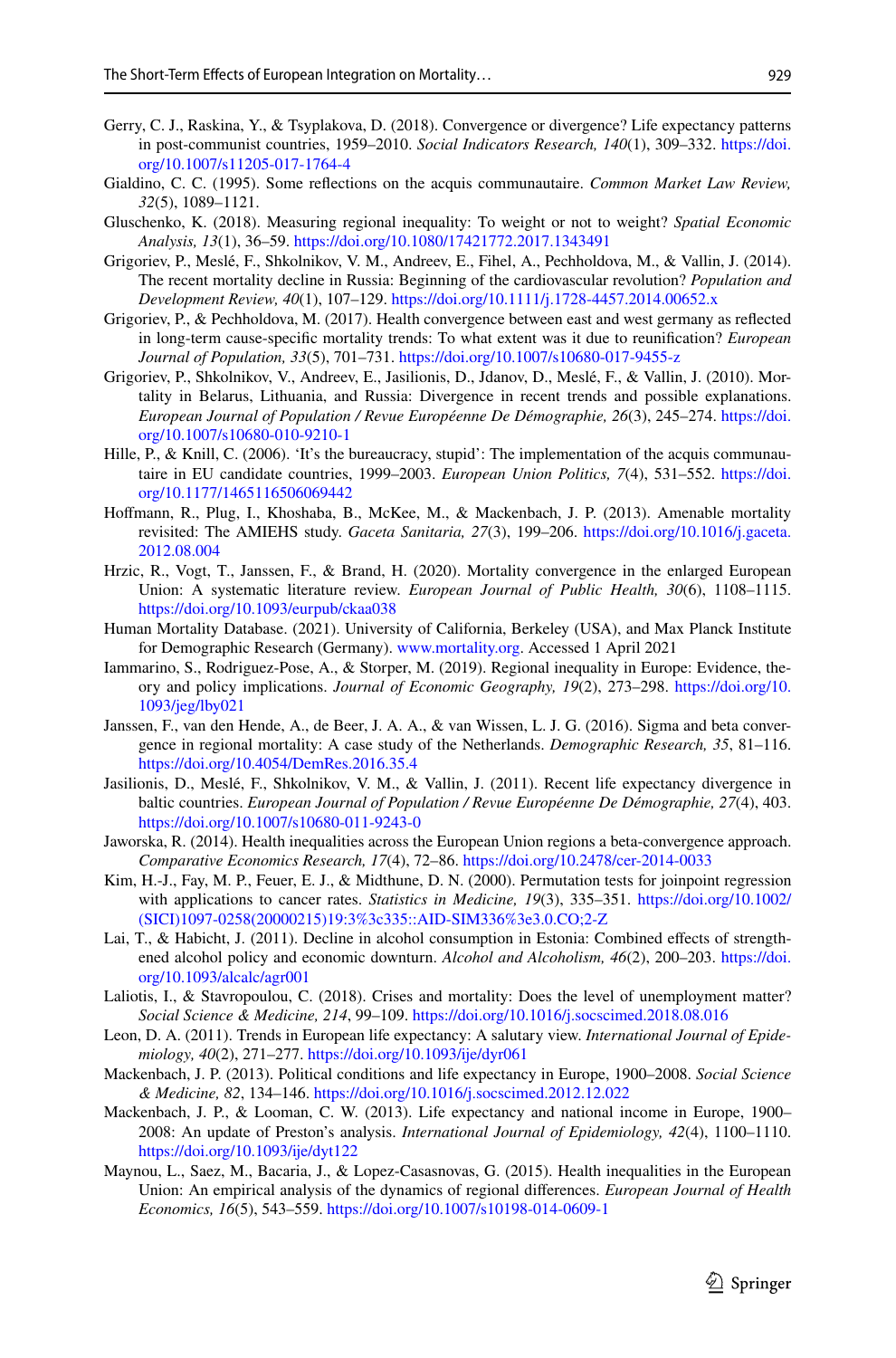- <span id="page-21-0"></span>Meslé, F., & Vallin, J. (2002). Mortality in Europe: The divergence between east and west. *Population, 57*(1), 157–197.<https://doi.org/10.2307/3246630>
- <span id="page-21-1"></span>Meslé, F., & Vallin, J. (2017). The end of east–west divergence in European life expectancies? An introduction to the special issue. *European Journal of Population, 33*(5), 615–627.
- <span id="page-21-16"></span>Mills, J., & Zandvakili, S. (1997). Statistical inference via bootstrapping for measures of inequality. *Journal of Applied Econometrics*, *12*(2), 133–150
- <span id="page-21-18"></span>Muggeo, V. M. R. (2003). Estimating regression models with unknown break-points. *Statistics in Medicine, 22*(19), 3055–3071. <https://doi.org/10.1002/sim.1545>
- <span id="page-21-6"></span>Nolte, E. (2000). Changing mortality patterns in East and West Germany and Poland. II: Short-term trends during transition and in the 1990s. *Journal of Epidemiology & Community Health, 54*(12), 899–906.
- <span id="page-21-8"></span>Nolte, E., Scholz, R., Shkolnikov, V., & McKee, M. (2002). The contribution of medical care to changing life expectancy in Germany and Poland. *Social Science & Medicine, 55*(11), 1905–1921. [https://doi.](https://doi.org/10.1016/s0277-9536(01)00320-3) [org/10.1016/s0277-9536\(01\)00320-3](https://doi.org/10.1016/s0277-9536(01)00320-3)
- <span id="page-21-7"></span>Nolte, E., Shkolnikov, V., & McKee, M. (2000). Changing mortality patterns in East and West Germany and Poland. I: Long term trends (1960–1997). *Journal of Epidemiology & Community Health, 54*(12), 890–898.<https://doi.org/10.1136/jech.54.12.890>
- <span id="page-21-21"></span>OECD/EU. (2018). *Health at a glance: Europe 2018: State of health in the EU cycle*. Paris: OECD Publishing. [https://doi.org/10.1787/health\\_glance\\_eur-2018-en.](https://doi.org/10.1787/health_glance_eur-2018-en) Accessed 6 March 2019
- <span id="page-21-20"></span>Oksanen, H. (2013). Pensions and European integration. In A. Verdun & A. Tovias (Eds.), *Mapping European economic integration* (pp. 214–236). Palgrave Macmillan UK. [https://doi.org/10.1057/](https://doi.org/10.1057/9781137317360_11) [9781137317360\\_11](https://doi.org/10.1057/9781137317360_11)
- <span id="page-21-4"></span>Ostojic, R., Bilas, V., & Franc, S. (2012). Implications of the accession of the Republic of Croatia to the European Union for Croatian health care system. *Collegium Antropologicum, 36*(3), 717–727.
- <span id="page-21-2"></span>Preston, S. H. (1975). The changing relation between mortality and level of economic development. *Population Studies, 29*(2), 231–248.<https://doi.org/10.1080/00324728.1975.10410201>
- <span id="page-21-19"></span>R Core Team. (2020). *R: A language and environment for statistical computing*. Vienna, Austria. [https://](https://www.R-project.org/) [www.R-project.org/](https://www.R-project.org/)
- <span id="page-21-9"></span>Rychtarikova, J. (2004). The case of the Czech Republic: Determinants of the recent favourable turnover in mortality. *Demographic Research, Special, 2*, 105–138. [https://doi.org/10.4054/DemRes.2004.](https://doi.org/10.4054/DemRes.2004.S2.5) [S2.5](https://doi.org/10.4054/DemRes.2004.S2.5)
- <span id="page-21-13"></span>Sala-i-Martin, X. X. (1996). The classical approach to convergence analysis. *The Economic Journal, 106*(437), 1019–1036.<https://doi.org/10.2307/2235375>
- <span id="page-21-5"></span>Santos, J. V., Lobo, M., Neiva, R. M., Viana, J., Souza, J., Dias, C. C., et al. (2020). European Union state of health from 1990 to 2017: Time trends and its enlargements' efects. *International Journal of Public Health*. <https://doi.org/10.1007/s00038-020-01335-0>
- <span id="page-21-17"></span>Shorrocks, A., & Wan, G. (2005). Spatial decomposition of inequality. *Journal of Economic Geography, 5*(1), 59–81.<https://doi.org/10.1093/jnlecg/lbh054>
- <span id="page-21-12"></span>Stuckler, D., Reeves, A., Loopstra, R., Karanikolos, M., & McKee, M. (2017). Austerity and health: The impact in the UK and Europe. *European Journal of Public Health, 27*(suppl\_4), 18–21. [https://doi.](https://doi.org/10.1093/eurpub/ckx167) [org/10.1093/eurpub/ckx167](https://doi.org/10.1093/eurpub/ckx167)
- <span id="page-21-10"></span>Stumbrys, D., Telksnys, T., Jasilionis, D., LiutkutėGumarov, V., Galkus, L., GoštautaitėMidttun, N., & Štelemėkas, M. (2020). Alcohol-related male mortality in the context of changing alcohol control policy in Lithuania 2000–2017. *Drug and Alcohol Review, 39*(7), 818–826. [https://doi.org/10.1111/](https://doi.org/10.1111/dar.13059) [dar.13059](https://doi.org/10.1111/dar.13059)
- <span id="page-21-15"></span>Theil, H. (1967). *Economics and information theory*. North-Holland Publishing Company.
- <span id="page-21-14"></span>Timonin, S., Danilova, I., Andreev, E., & Shkolnikov, V. M. (2017). Recent mortality trend reversal in Russia: Are regions following the same tempo? *European Journal of Population, 33*(5), 733–763. <https://doi.org/10.1007/s10680-017-9451-3>
- <span id="page-21-11"></span>Timonin, S., Shkolnikov, V. M., Jasilionis, D., Grigoriev, P., Jdanov, D. A., & Leon, D. A. (2016). Disparities in length of life across developed countries: Measuring and decomposing changes over time within and between country groups. *Population Health Metrics, 14*(1), 29. [https://doi.org/10.1186/](https://doi.org/10.1186/s12963-016-0094-0) [s12963-016-0094-0](https://doi.org/10.1186/s12963-016-0094-0)
- <span id="page-21-3"></span>Trubek, D. M., & Trubek, L. G. (2005). Hard and soft law in the construction of social Europe: The role of the open method of co-ordination. *European Law Journal, 11*(3), 343–364. [https://doi.org/10.](https://doi.org/10.1111/j.1468-0386.2005.00263.x) [1111/j.1468-0386.2005.00263.x](https://doi.org/10.1111/j.1468-0386.2005.00263.x)